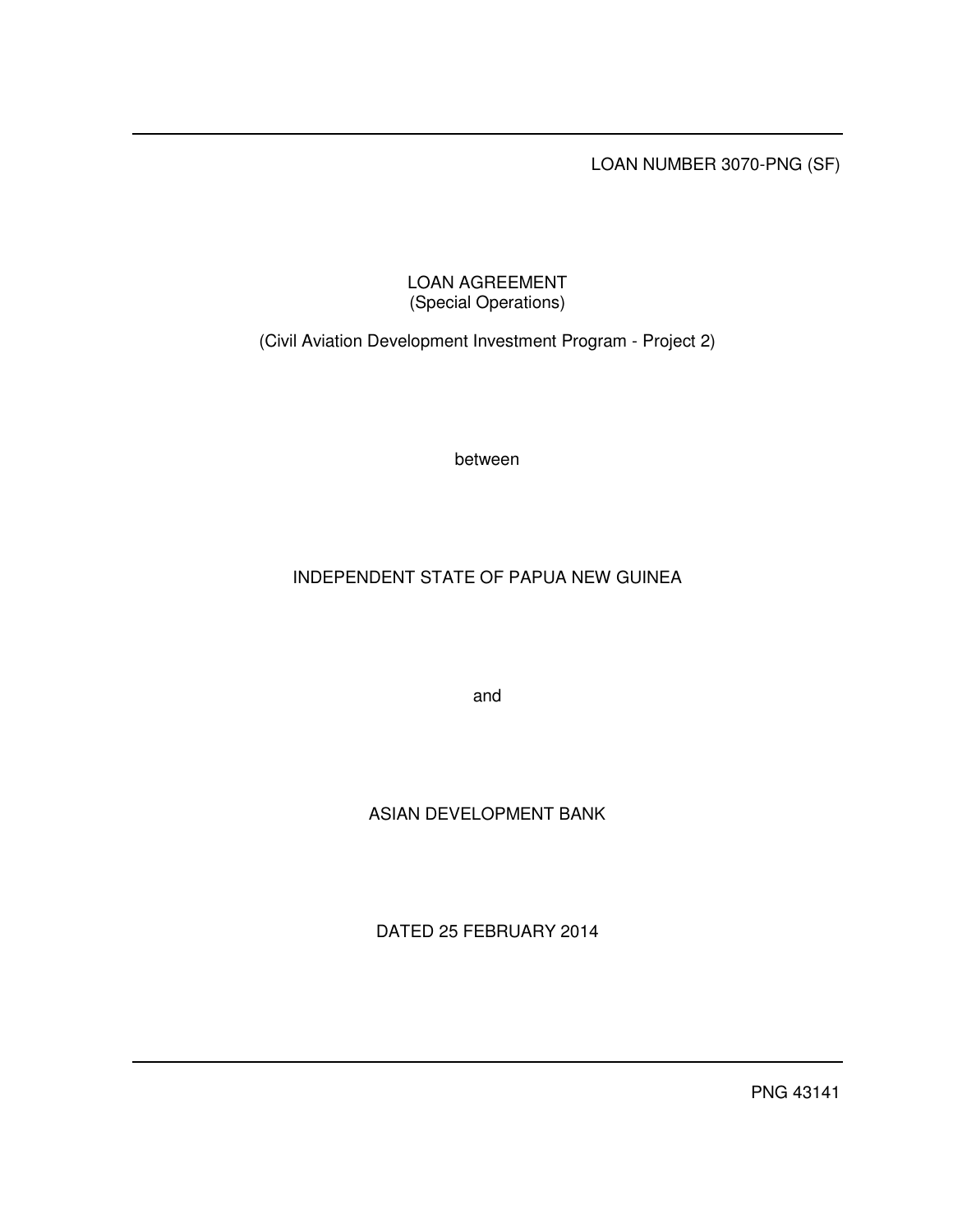## **LOAN AGREEMENT (Special Operations)**

LOAN AGREEMENT dated 25 February 2014 between the INDEPENDENT STATE OF PAPUA NEW GUINEA ("Borrower") and ASIAN DEVELOPMENT BANK ("ADB").

### WHEREAS

(A) by a framework financing agreement dated 9 October 2009 between the Borrower and ADB ("FFA"), ADB has agreed to provide a multitranche financing facility to the Borrower for the purposes of financing projects under the Civil Aviation Development Investment Program ("Investment Program");

(B) by a periodic financing request dated 26 September 2013 submitted by the Borrower ("PFR"), the Borrower has applied to ADB for: (i) a loan from ADB's ordinary capital resources; and (ii) a loan from ADB's Special Funds resources, for the purposes of the Project described in Schedule 1 to this Loan Agreement;

(C) by an agreement of even date herewith between the Borrower and ADB ("Ordinary Operations Loan Agreement"), ADB has agreed to make to the Borrower a loan from ADB's ordinary capital resources in the amount of one hundred and fifteen million Dollars (\$115,000,000) for the purposes of the Project;

(D) the Project will be carried out by the National Airports Corporation ("NAC") established under the Civil Aviation Act, 2000, as amended, and for this purpose the Borrower will make available to NAC the proceeds of the loan provided for herein upon terms and conditions satisfactory to ADB; and

(E) ADB has agreed to make a loan to the Borrower from ADB's Special Funds resources upon the terms and conditions set forth herein and in the Project Agreement of even date herewith between ADB and NAC;

NOW THEREFORE the parties agree as follows:

# **ARTICLE I**

## **Loan Regulations; Definitions**

Section 1.01. All the provisions of the Special Operations Loan Regulations of ADB, dated 1 January 2006 ("Loan Regulations"), are hereby made applicable to this Loan Agreement with the same force and effect as if they were fully set forth herein, subject, however, to the following modifications:

(a) Section 2.01(25) is deleted and the following is substituted therefor: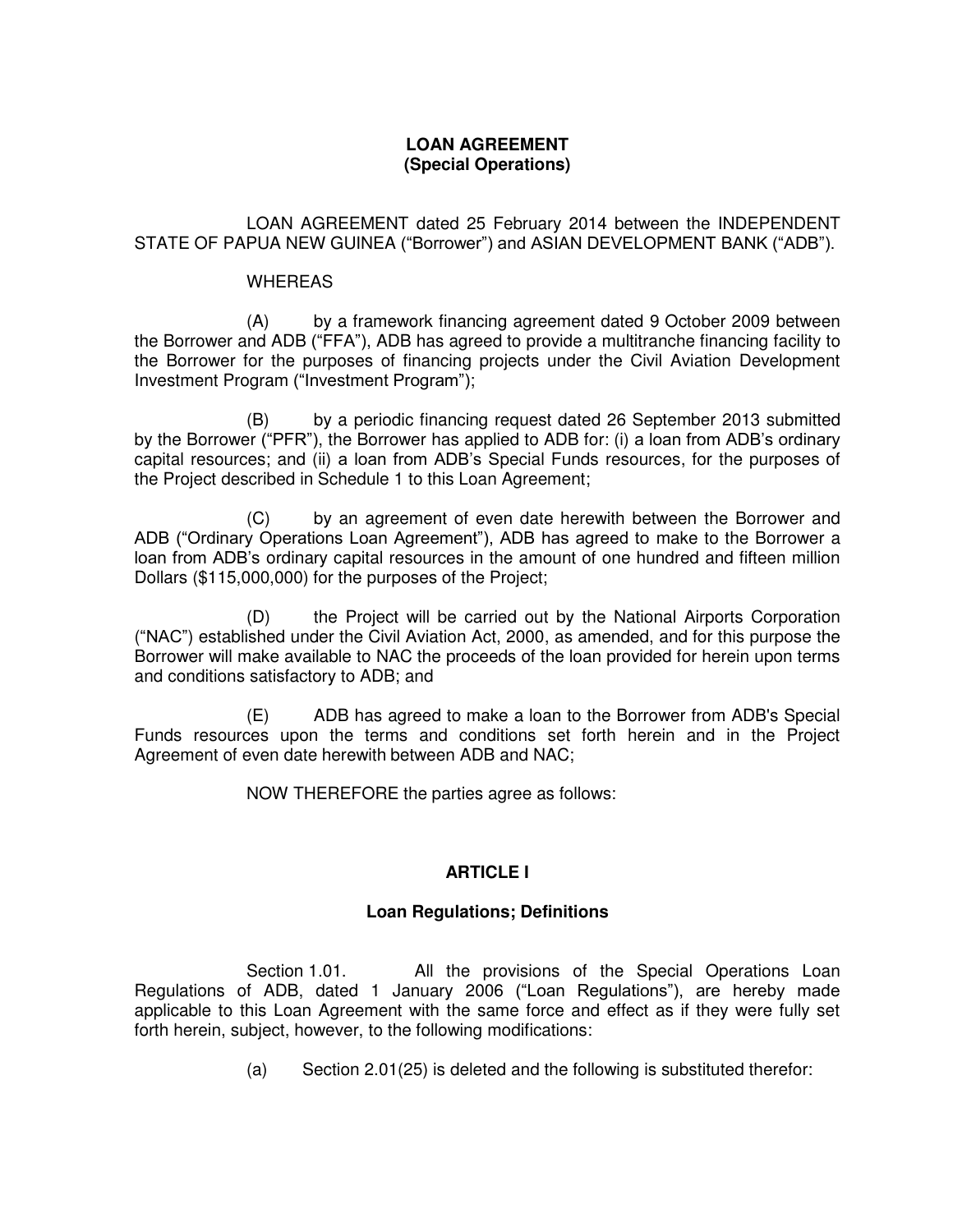"Project Agreement" means the Project Agreement of even date herewith between ADB and NAC.

(b) The term "Project Executing Agency" appearing in Sections 6.01(a), 8.01(d), 8.01(f), 8.01(k), 9.01(c) and 9.02(c) of the Loan Regulations shall be substituted by the term "NAC".

Section 1.02. Wherever used in this Loan Agreement, the several terms defined in the Loan Regulations have the respective meanings therein set forth unless modified herein or the context otherwise requires. Additional terms used in this Loan Agreement have the following meanings:

(a) "CASAPNG" means the Borrower's Civil Aviation Safety Authority, or any successor thereto;

(b) "Consulting Guidelines" means the Guidelines on the Use of Consultants by Asian Development Bank and its Borrowers (2013, as amended from time to time);

(c) "Consulting Services" means the services to be financed out of the proceeds of the Loan as referred to in paragraph 3 of Schedule 1 to this Loan Agreement;

(d) "Environmental Assessment and Review Framework" or "EARF" means the environmental assessment and review framework for the Investment Program, including any update thereto, agreed between the Borrower and ADB and incorporated by reference in the FFA;

(e) "Environmental Management Plan" or "EMP" means an environmental management plan for the Project, including any update thereto, incorporated in the IEE;

(f) "Environmental Safeguards" means the principles and requirements set for in Chapter V, Appendix 1, and Appendix 4 (as applicable) of the SPS;

(g) "Facility" means the multitranche financing facility provided by ADB to the Borrower for the purposes of financing projects under the Investment Program;

(h) "FAM" means the Facility administration manual dated 17 October 2013 and agreed between the Borrower and ADB, as updated from time to time in accordance with the respective administrative procedures of the Borrower and ADB;

(i) "FFA" means the framework financing agreement dated 9 October 2009 between ADB and the Borrower with respect to the Facility;

(j) "Gender Action Plan" or "GAP" means a gender action plan prepared for the Project and agreed between the Borrower and ADB;

(k) "Goods" means equipment and materials to be financed out of the proceeds of the Loan, including related services such as transportation, insurance, installation, commissioning, training, and initial maintenance, but excluding Consulting Services;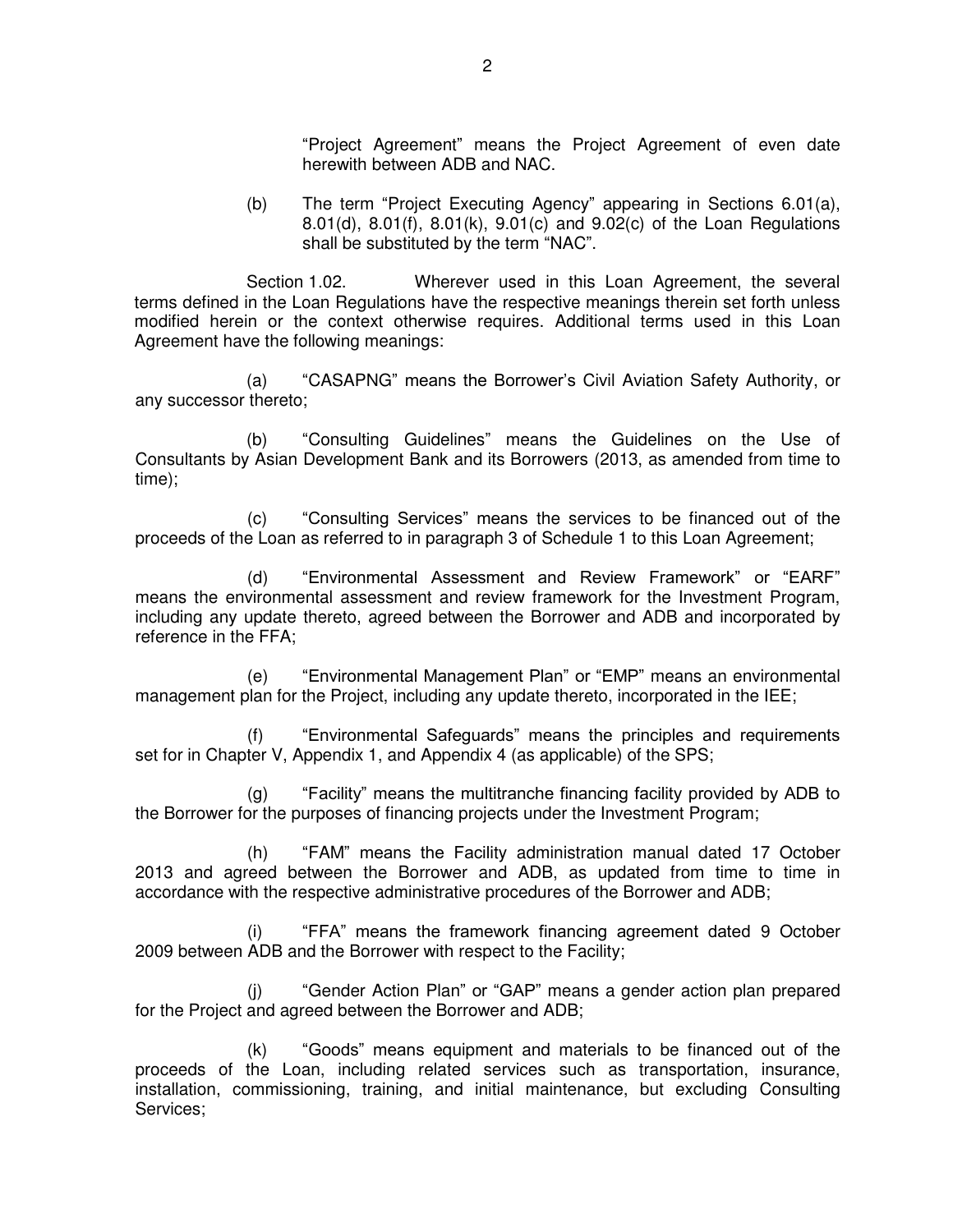(l) "Indigenous Peoples Plan" or "IPP" means an indigenous peoples plan for the Project, including any update thereto, prepared and submitted by the Borrower and cleared by ADB;

(m) "Indigenous Peoples Safeguards" means the principles and requirements set forth in Chapter V, Appendix 3, and Appendix 4 (as applicable) of the SPS;

(n) "Initial Environmental Examination" or "IEE"" means an initial environmental examination for the Project, including any update thereto, prepared and submitted by the Borrower pursuant to the requirements set forth in the EARF and cleared by ADB;

(o) "Investment Program" means the Civil Aviation Development Investment Program;

(p) "Involuntary Resettlement Safeguards" means the principles and requirements set forth in Chapter V, Appendix 2, and Appendix 4 (as applicable) of the SPS;

(q) "Loan Disbursement Handbook" means ADB's Loan Disbursement Handbook (2012, as amended from time to time);

(r) "PFR" means the periodic financing request submitted or to be submitted by the Borrower, for the purposes of each loan under the Facility, and for the purposes of this Loan Agreement means the periodic financing request dated 26 September 2013;

(s) "PIU" means, for the purpose of this Loan Agreement, a project implementation unit;

(t) "PNGASL" means the Borrower's Papua New Guinea Air Services Limited, or any successor thereto;

(u) "PPMS" means the Project Performance Monitoring System referred to in paragraph 22 of Schedule 5 of this Loan Agreement;

(v) "Procurement Guidelines" means ADB's Procurement Guidelines (2013, as amended from time to time);

(w) "Procurement Plan" means the procurement plan for the Project dated 17 October 2013 and agreed between the Borrower and ADB, as updated from time to time in accordance with the Procurement Guidelines, the Consulting Guidelines, and other arrangements agreed with ADB;

(x) "Project Executing Agency" for the purposes of, and within the meaning of, the Loan Regulations means NAC or any successor thereto acceptable to ADB, which is responsible for the carrying out of the Project;

(y) "Project facilities" means the facilities to be improved, rehabilitated, constructed, and/or maintained, and the equipment to be provided and installed under the Project;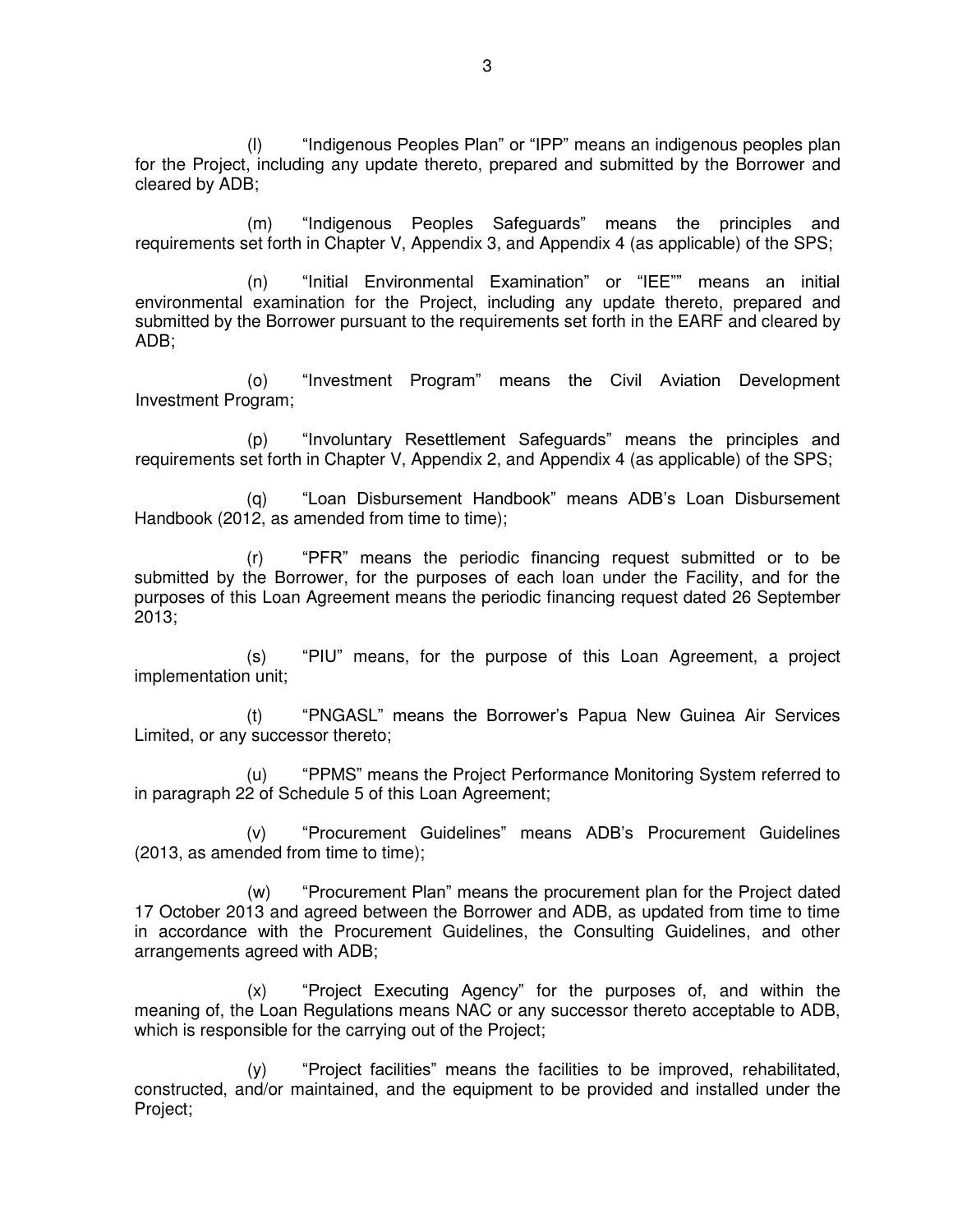(z) "PSC" means, for the purposes of the Project, a project steering committee;

(aa) "Resettlement Framework" or "RF" means the resettlement framework for the Investment Program, including any update thereto, agreed between the Borrower and ADB and incorporated by reference in the FFA;

(bb) "Resettlement Plan" or "RP" means a resettlement plan for the Project, including any update thereto, prepared and submitted by the Borrower pursuant to the requirements set forth in the RF and cleared by ADB;

(cc) "Safeguard Policy Statement" or "SPS" means ADB's Safeguard Policy Statement (2009);

(dd) "Safeguards Monitoring Report" means each report prepared and submitted by the Borrower to ADB that describes progress with implementation of, and compliance with the EMP, the RP and the IPP (as applicable), including any corrective and preventative actions;

(ee) "Subproject" means a subproject under the Project that meets the subproject eligibility criteria set forth in paragraphs 5 and 6 of Schedule 5 to this Loan Agreement; and

(ff) "Works" means construction or civil works to be financed out of the proceeds of the Loan, including services such as drilling or mapping, and project related services that are provided as part of a single responsibility or turnkey contract, but excluding Consulting Services.

### **ARTICLE II**

### **The Loan**

Section 2.01. ADB agrees to lend to the Borrower from ADB's Special Funds resources an amount in various currencies equivalent to nine million seven hundred seventy six thousand Special Drawing Rights (SDR9,776,000).

Section 2.02. (a) The Borrower shall pay to ADB an interest charge at the rate of 2% per annum during the grace period and thereafter, on the amount of the Loan withdrawn from the Loan Account and outstanding from time to time.

(b) The term "grace period" as used in subsection (a) hereinabove means the period prior to the first Principal Payment Date in accordance with the amortization schedule set forth in Schedule 2 to this Loan Agreement.

Section 2.03. The interest charge and any other charge on the Loan shall be payable semiannually on 1 May and 1 November in each year.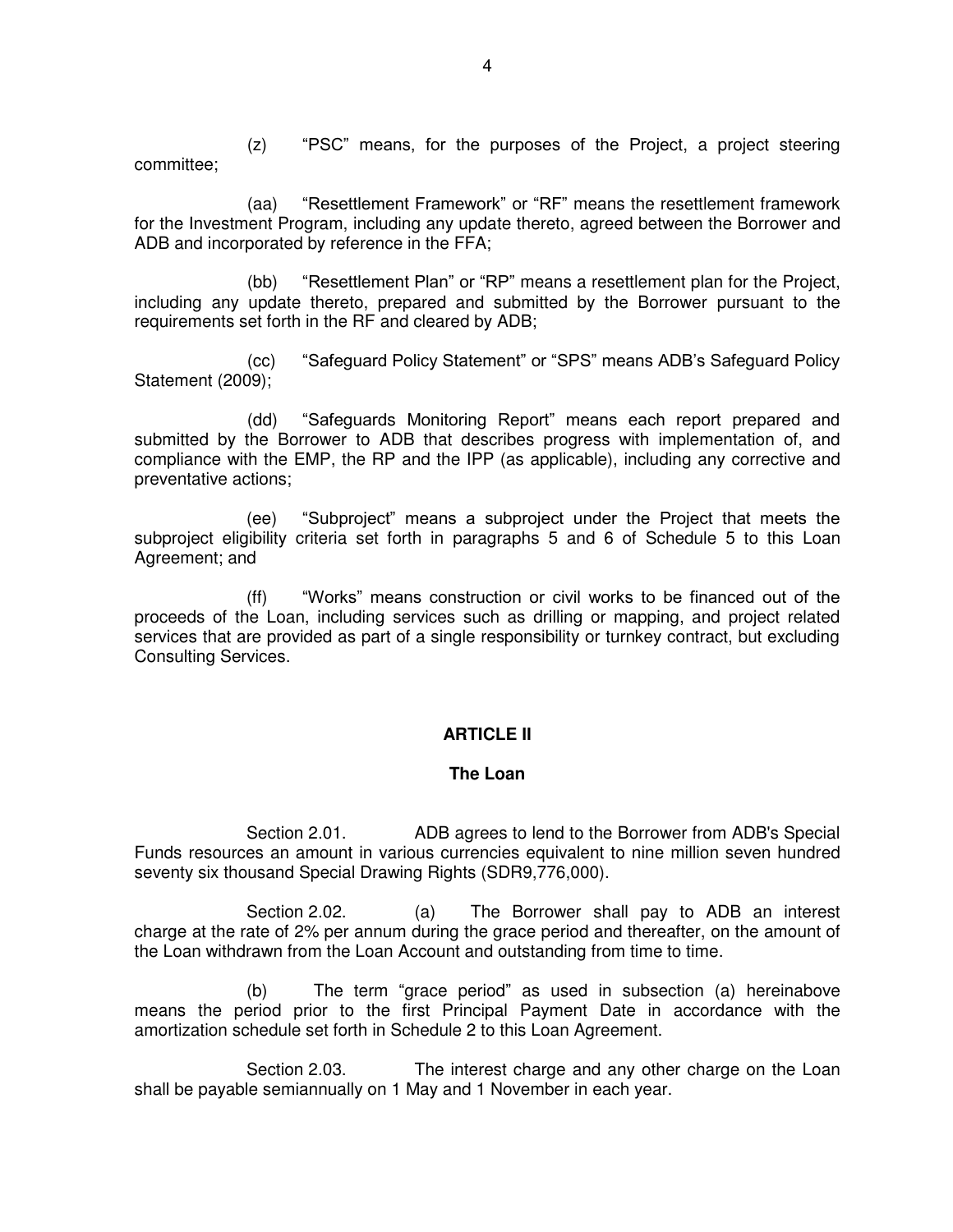Section 2.04. The Borrower shall repay the principal amount of the Loan withdrawn from the Loan Account in accordance with the amortization schedule set forth in Schedule 2 to this Loan Agreement.

Section 2.05. The currency of repayment of the principal amount of the Loan and the currency of payment of the interest charge for the purposes of Sections 4.03(a) and 4.04 of the Loan Regulations shall be the Dollar.

### **ARTICLE III**

### **Use of Proceeds of the Loan**

Section 3.01. The Borrower shall make the proceeds of the Loan available to NAC as budgetary support upon terms and conditions satisfactory to ADB and shall cause NAC to apply such proceeds to the financing of expenditures on the Project in accordance with the provisions of this Loan Agreement and the Project Agreement.

Section 3.02. The proceeds of the Loan shall be allocated and withdrawn in accordance with the provisions of Schedule 3 to this Loan Agreement, as such Schedule may be amended from time to time by agreement between the Borrower and ADB.

Section 3.03. Except as ADB may otherwise agree, the Borrower shall procure, or cause to be procured, the items of expenditure to be financed out of the proceeds of the Loan in accordance with the provisions of Schedule 4 to this Loan Agreement.

Section 3.04. Except as ADB may otherwise agree, the Borrower shall cause all items of expenditure financed out of the proceeds of the Loan to be used exclusively in the carrying out of the Project.

Section 3.05. Withdrawals from the Loan Account in respect of Goods, Works and Consulting Services shall be made only on account of expenditures relating to:

- (a) Goods which are produced in and supplied from and Works and Consulting Services which are supplied from such member countries of ADB as shall have been specified by ADB from time to time as eligible sources for procurement; and
- (b) Goods, Works and Consulting Services which meet such other eligibility requirements as shall have been specified by ADB from time to time.

Section 3.06. The Loan Closing Date for the purposes of Section 8.02 of the Loan Regulations shall be 30 September 2017 or such other date as may from time to time be agreed between the Borrower and ADB.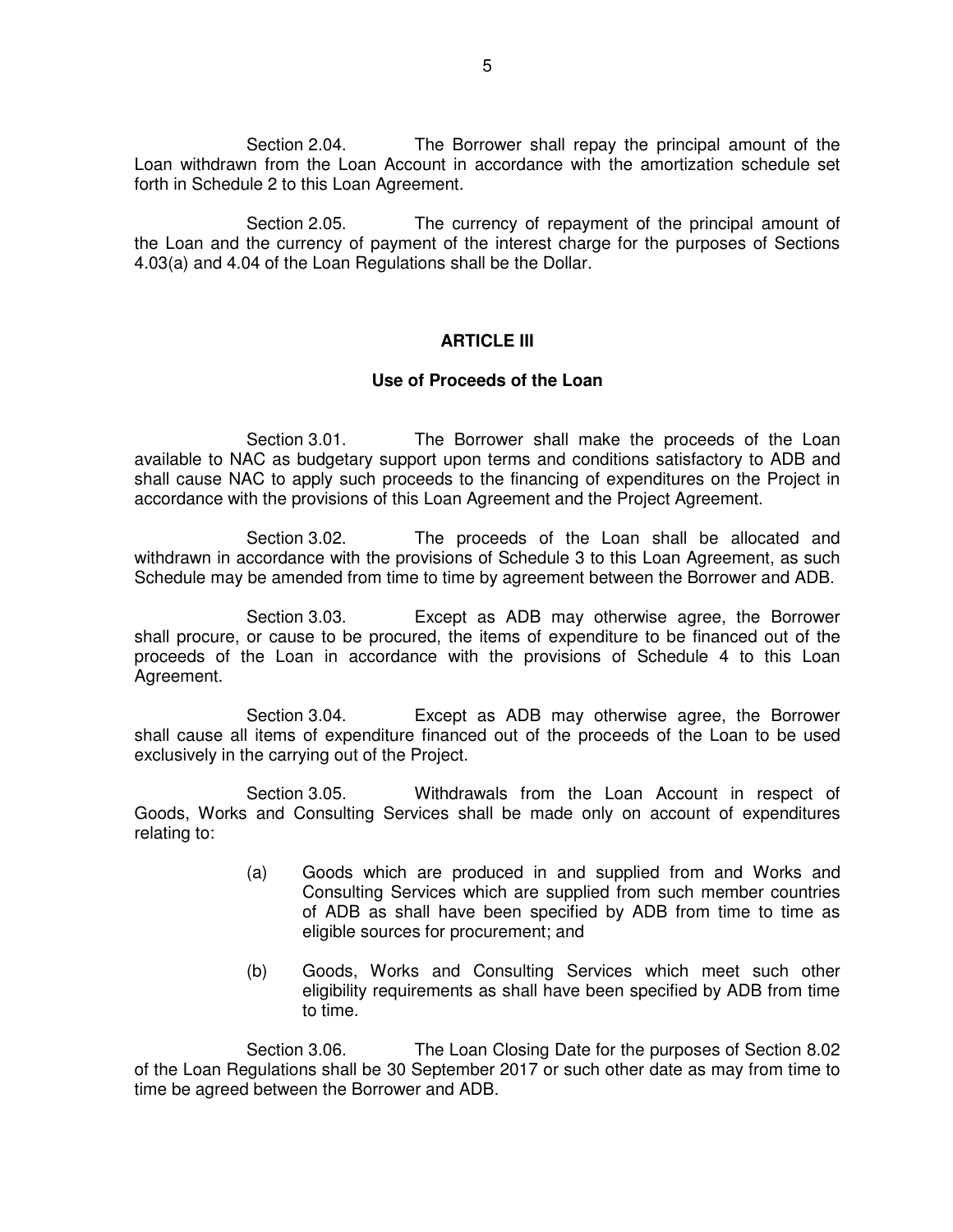### **ARTICLE IV**

#### **Particular Covenants**

Section 4.01. In the carrying out the Project and operation of the Project facilities, the Borrower shall perform, or cause to be performed, all obligations set forth in Schedule 5 to this Loan Agreement and the Project Agreement.

Section 4.02. The Borrower shall enable ADB's representatives to inspect the Project, the Goods and Works, and any relevant records and documents.

Section 4.03. (a) The Borrower shall (i) maintain separate accounts and records for the Project; (ii) prepare annual financial statements for the Project in accordance with accounting principles acceptable to ADB; (iii) have such financial statements audited annually by independent auditors whose qualifications, experience and terms of reference are acceptable to ADB, in accordance with international standards for auditing or the national equivalent acceptable to ADB; (iv) as part of each such audit, have the auditors prepare a report (which includes the auditors' opinion on the financial statements, use of the Loan proceeds and compliance with the financial covenants of this Loan Agreement) and a management letter (which sets out the deficiencies in the internal control of the Project that were identified in the course of the audit, if any); and (v) furnish to ADB, no later than 6 months after the end of each related fiscal year, copies of such audited financial statements, audit report and management letter, all in the English language, and such other information concerning these documents and the audit thereof as ADB shall from time to time reasonably request.

 (b) ADB shall disclose the annual audited financial statements for the Project and the opinion of the auditors on the financial statements within 30 days of the date of their receipt by posting them on ADB's website.

 (c) The Borrower shall enable ADB, upon ADB's request, to discuss the financial statements for the Project and the Borrower's financial affairs where they relate to the Project with the auditors appointed pursuant to subsection (a)(iii) hereinabove, and shall authorize and require any representative of such auditors to participate in any such discussions requested by ADB. This is provided that such discussions shall be conducted only in the presence of an authorized officer of the Borrower, unless the Borrower shall otherwise agree.

Section 4.04. The Borrower shall take all actions which shall be necessary on its part to enable NAC to perform its obligations under the Project Agreement, and shall not take or permit any action which would interfere with the performance of such obligations.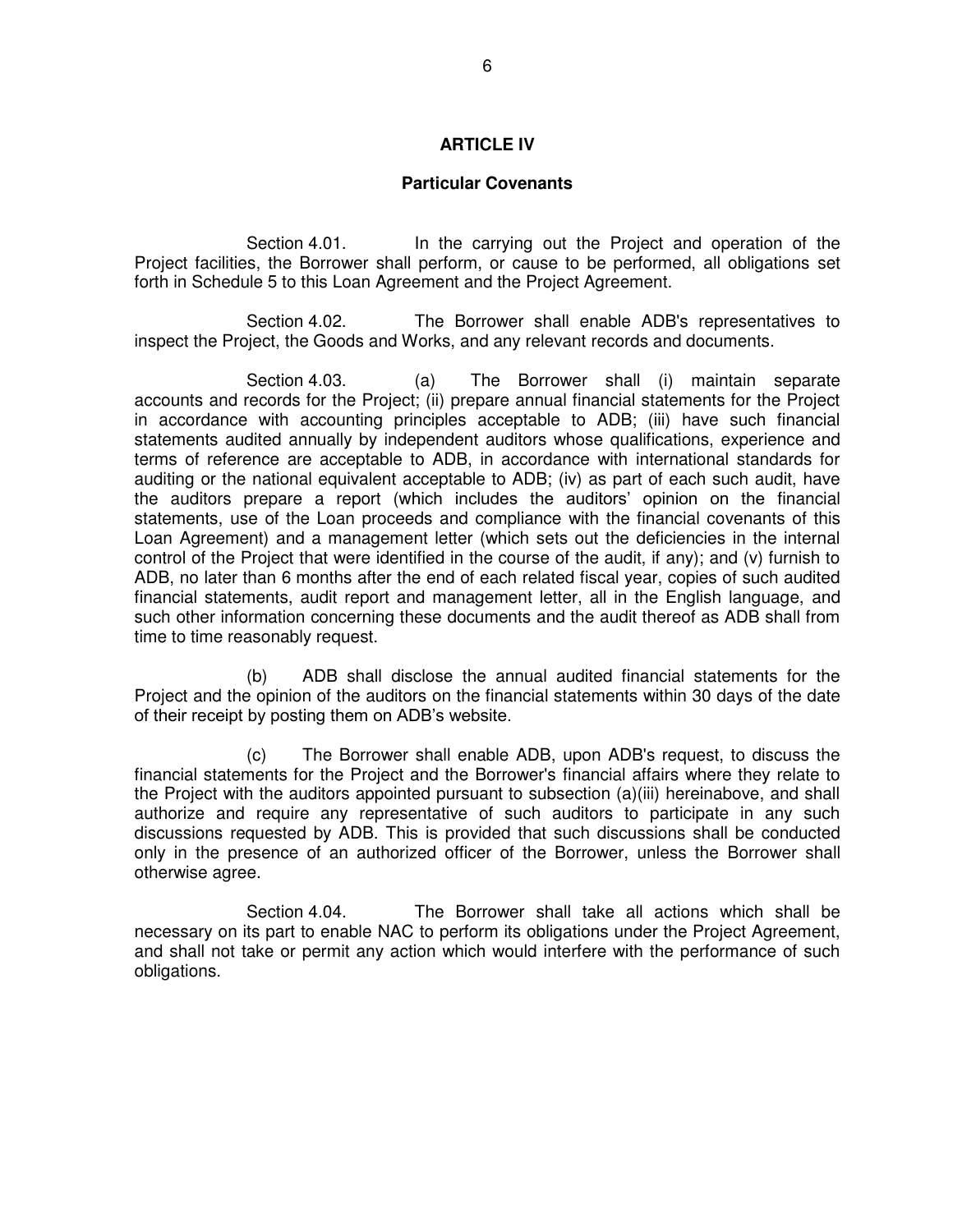#### **ARTICLE V**

#### **Suspension; Acceleration of Maturity**

Section 5.01. The following is specified as an additional event for suspension of the right of the Borrower to make withdrawals from the Loan Account for the purposes of Section 8.01(m) of the Loan Regulations: the Borrower shall have failed to perform any of its obligations under the Ordinary Operations Loan Agreement.

Section 5.02. The following is specified as an additional event for acceleration of maturity for the purposes of Section 8.07(d) of the Loan Regulations: the event specified in Section 5.01 of this Loan Agreement shall have occurred.

#### **ARTICLE VI**

#### **Effectiveness**

Section 6.01. The following is specified as an additional condition to the effectiveness of this Loan Agreement for the purposes of Section 9.01(f) of the Loan Regulations: the Ordinary Operations Loan Agreement shall have been duly authorized or ratified by, and executed and delivered on behalf of, the Borrower, and all conditions precedent to its effectiveness, other than a condition requiring effectiveness of this Loan Agreement, shall have been fulfilled.

Section 6.02. The following is specified as an additional matter, for the purposes of Section 9.02(d) of the Loan Regulations, to be included in the opinion or opinions to be furnished to ADB: the Ordinary Operations Loan Agreement has been duly authorized or ratified by, and executed and delivered on behalf of, the Borrower, and is legally binding upon the Borrower in accordance with its terms.

Section 6.03. A date 90 days after the date of this Loan Agreement is specified for the effectiveness of the Loan Agreement for the purposes of Section 9.04 of the Loan Regulations.

#### **ARTICLE VII**

#### **Delegation of Authority**

Section 7.01. The Borrower hereby designates NAC as its agent for the purposes of taking any action or entering into any agreement required or permitted under Sections 3.02, 3.03 and 3.05 of this Loan Agreement and under Sections 5.01, 5.02, 5.03 and 5.04 of the Loan Regulations.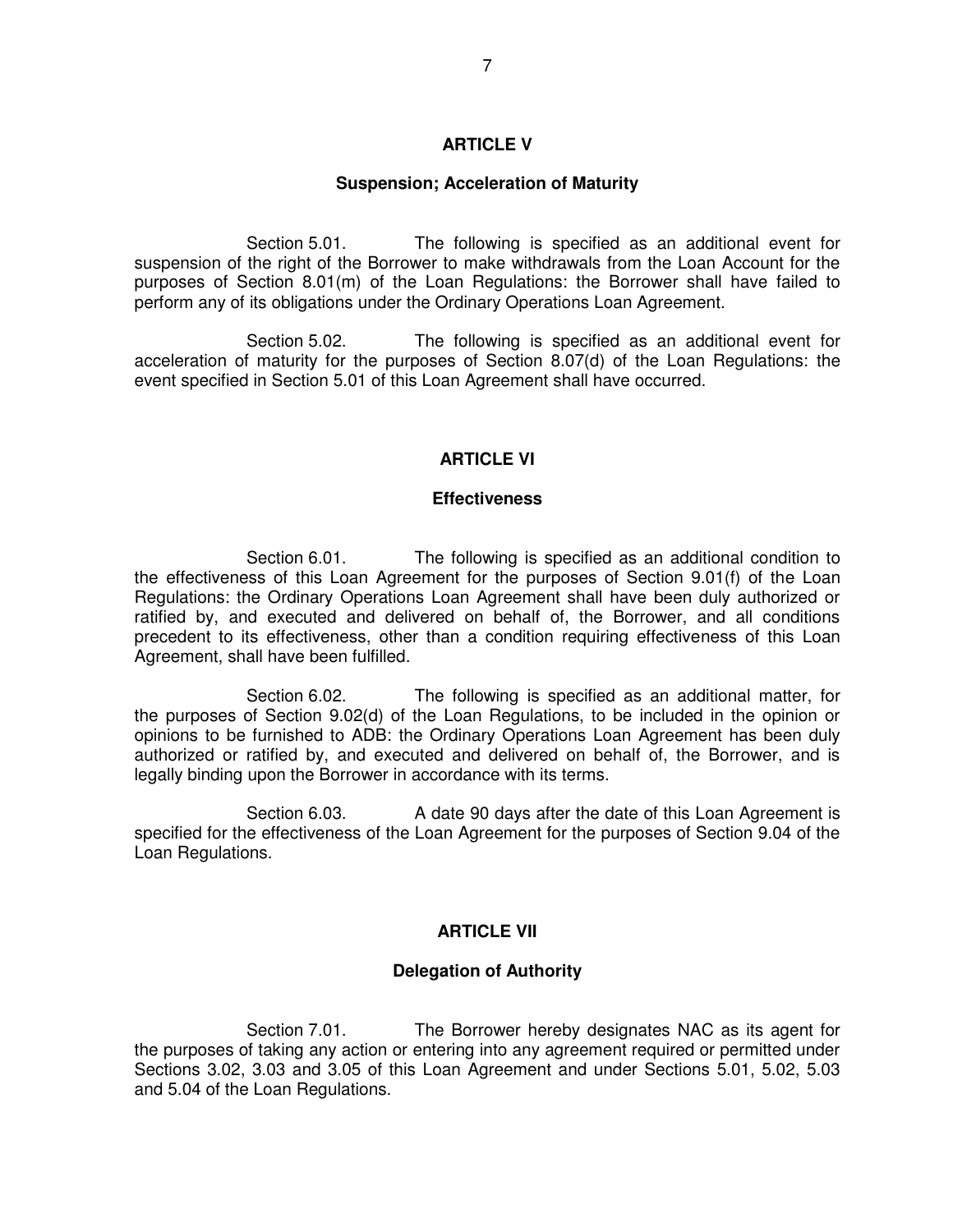Section 7.02. Any action taken or any agreement entered into by NAC pursuant to the authority conferred under Section 7.01 of this Loan Agreement shall be fully binding on the Borrower and shall have the same force and effect as if taken by the Borrower.

Section 7.03. The authority conferred on NAC under Section 7.01 of this Loan Agreement may be revoked or modified by agreement between the Borrower and ADB.

## **ARTICLE VIII**

### **Miscellaneous**

 Section 8.01. The Minister of Treasury of the Borrower is designated as representative of the Borrower for the purposes of Section 11.02 of the Loan Regulations.

Section 8.02. The following addresses are specified for the purposes of Section 11.01 of the Loan Regulations:

#### For the Borrower

 Secretary, Department of Treasury Vulupindi Haus P.O. Box 542 Waigani, National Capital District Papua New Guinea

Facsimile Numbers:

 +675 312-8803 +675 312-8808.

### For ADB

 Asian Development Bank 6 ADB Avenue Mandaluyong City 1550 Metro Manila **Philippines** 

Facsimile Numbers:

 +63 2 636-2444 +63 2 636-2446.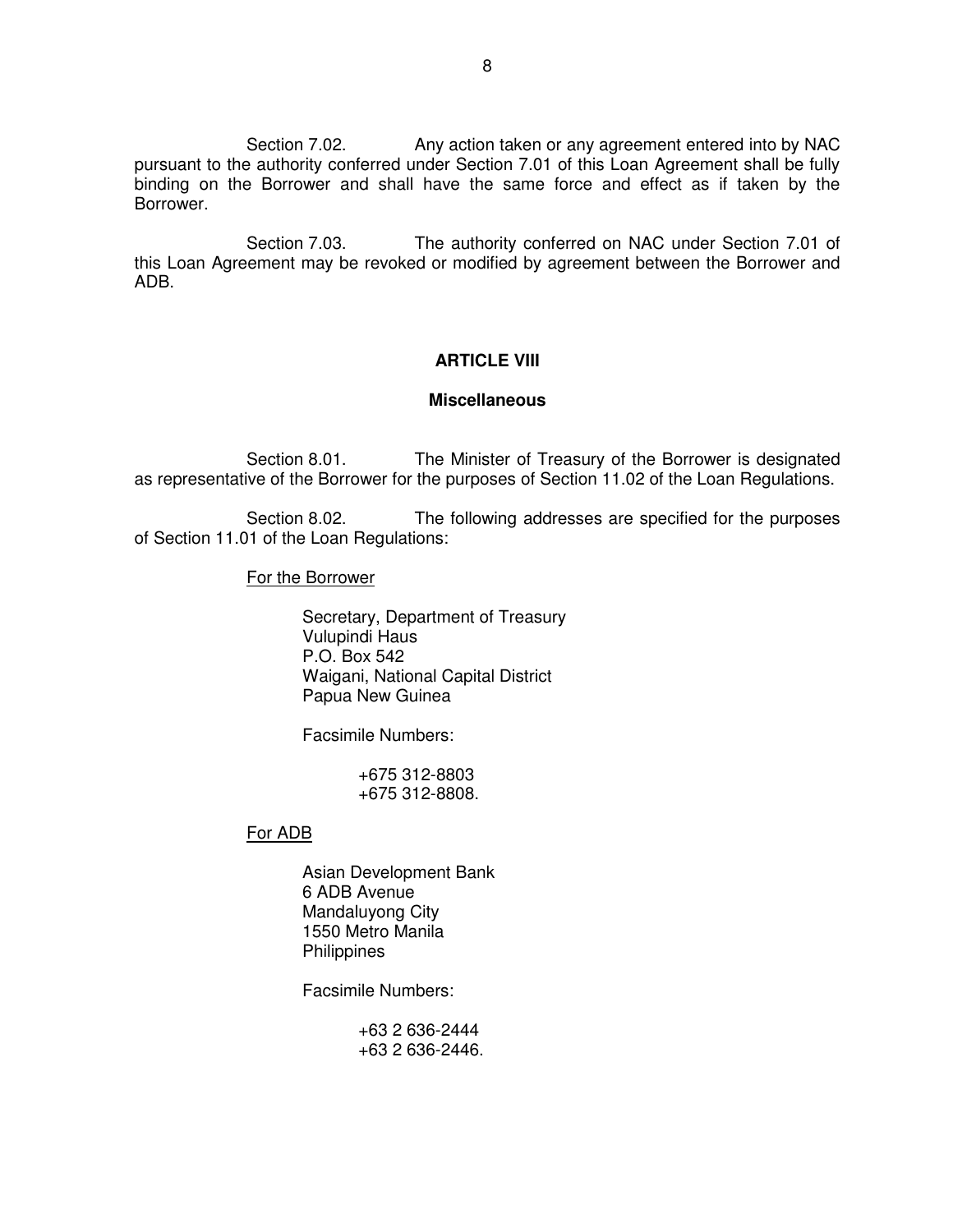IN WITNESS WHEREOF the parties hereto, acting through their<br>representatives thereunto duly authorized, have caused this Loan Agreement to be signed in<br>their respective names as of the day and year first above written and t principal office of ADB.

**INDEPENDENT STATE** OF PAPUA NEW **GUINEA** By HON. DON POINB POLYE Minister of Treasury

ASIAN DEVELOPMENT BANK

By MARCELO J. MINC

**Country Director** Papua New Guinea Resident Mission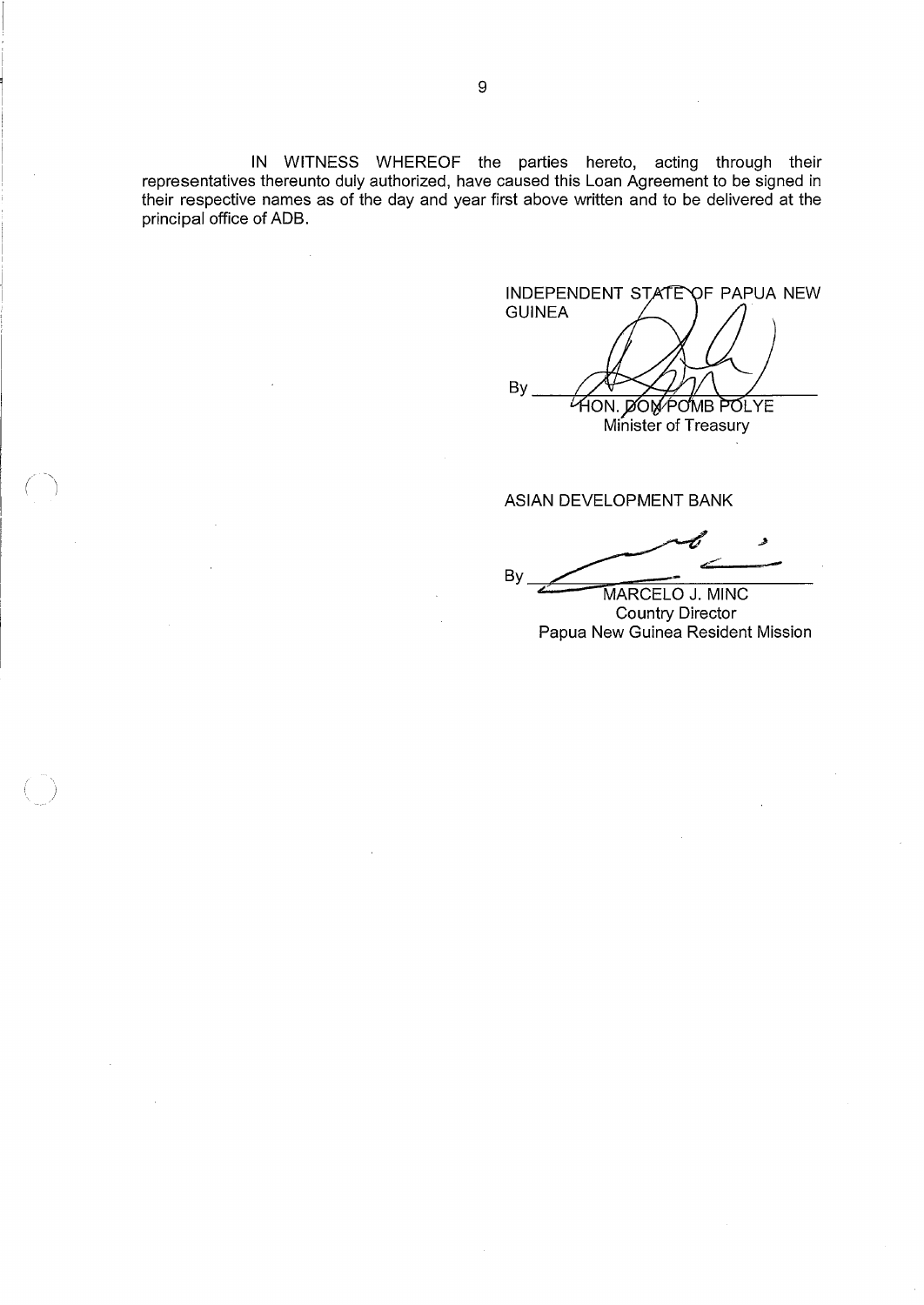# **Description of the Project**

1. The objective of the Investment Program is safer, more efficient, and more accessible all-weather air transport services in the Project areas.

2. As a part of the Investment Program, the Project aims to strengthen air transport institutions, and improve selected air traffic infrastructure, operations and services.

- 3. The Project shall consist of:
	- (a) Provision of support and capacity development to NAC, PNGASL, and CASAPNG to update strategy, prepare and implement projects, and improve compliance with International Civil Aviation Organization safety and security standards;
	- (b) Improvement of airside and landside infrastructure, and operations and maintenance at selected airports, through the provision of support for:
		- (i) Improvements to airport pavements at Chimbu, Girua, Goroka, and Vanimo airports;
		- (ii) Installment of security fences at Buka, Chimbu, Girua, Momote, and Vanimo airports;
		- (iii) Extension of the runway at Goroka airport;
		- (iv) Improvements to the terminal buildings at Goroka, Girua, and Vanimo airports;
		- (v) Replacement of visual approach slope indicator systems at Goroka, Kavieng, and Vanimo airports;
		- (vi) Replacement of standby airport power supply at Buka, Gurney, Kavieng, Madang, Momote, Nadzab, Port Moresby, Tokua, and Wewak airports:
		- (vii) Establishment of a market shed for women as community service obligation at Buka, Chimbu, Girua, Goroka, Momote, and Vanimo airports;
		- (viii) Implementation of a pavement management system, establishment of an asset management plan, and the award of performance-based maintenance contracts, for selected national airports; and
		- (ix) Airport safety awareness activities for the public;
	- (c) Improvement of airport operations through the provision of support for:
		- (i) Improvement of a network of communication, navigation and surveillance (CNS) and air traffic management (ATM) system;
		- (ii) Improvement of airport rescue and firefighting services at Mount Hagen, Nadzab, and Tokua airports; and
		- (iii) Implementation of an airport management system at Port Moresby, Mount Hagen, Nadzab, and Tokua airports.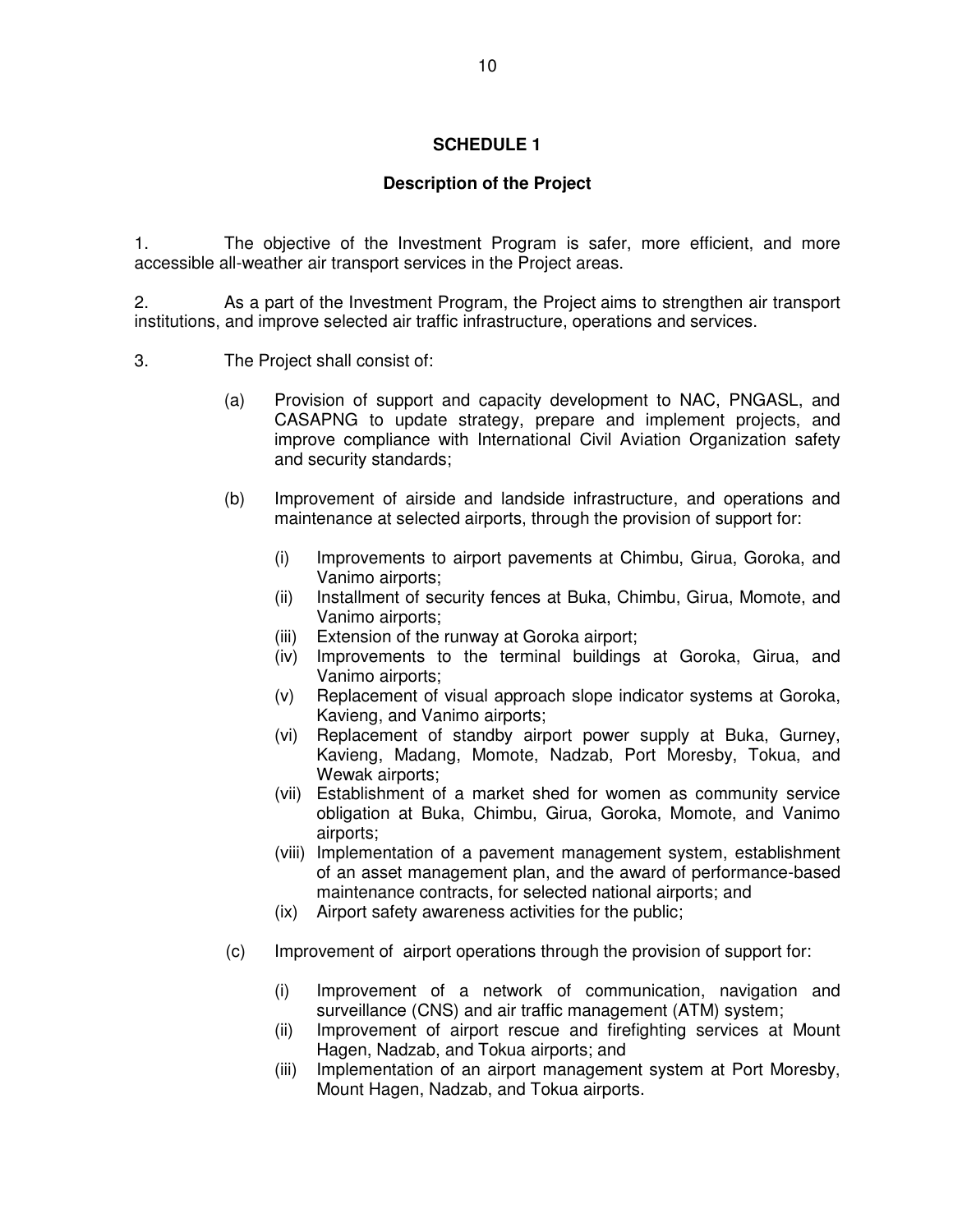as more fully described in the PFR. The Project also includes Consulting Services for each of components (a), (b) and (c) above.

4. The Project is expected to be completed by 31 March 2017.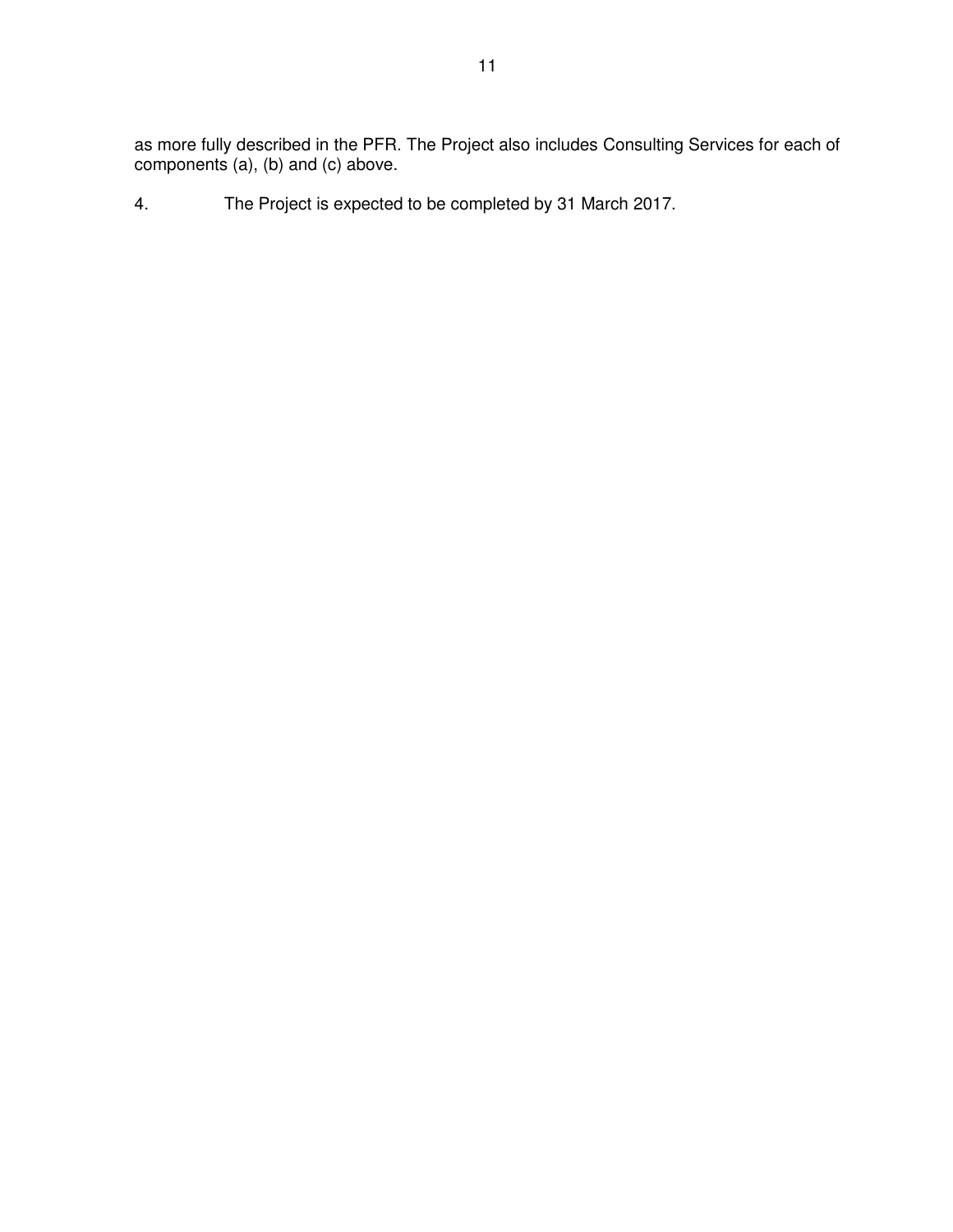## **Amortization Schedule**

# **(Civil Aviation Development Investment Program - Project 2)**

| <b>Date Payment Due</b>       | <b>Payment of Principal</b><br>(expressed in Special Drawing Rights)* |  |  |
|-------------------------------|-----------------------------------------------------------------------|--|--|
|                               |                                                                       |  |  |
| 1 May 2019                    | 244,400                                                               |  |  |
| 1 November 2019               | 244,400                                                               |  |  |
| 1 May 2020                    | 244,400                                                               |  |  |
| 1 November 2020<br>1 May 2021 | 244,400<br>244,400                                                    |  |  |
| 1 November 2021               | 244,400                                                               |  |  |
| 1 May 2022                    | 244,400                                                               |  |  |
| 1 November 2022               | 244,400                                                               |  |  |
| 1 May 2023                    | 244,400                                                               |  |  |
| 1 November 2023               | 244,400                                                               |  |  |
| 1 May 2024                    | 244,400                                                               |  |  |
| 1 November 2024               | 244,400                                                               |  |  |
| 1 May 2025                    | 244,400                                                               |  |  |
| 1 November 2025               | 244,400                                                               |  |  |
| 1 May 2026                    | 244,400                                                               |  |  |
| 1 November 2026               | 244,400                                                               |  |  |
| 1 May 2027                    | 244,400                                                               |  |  |
| 1 November 2027               | 244,400                                                               |  |  |
| 1 May 2028                    | 244,400                                                               |  |  |
| 1 November 2028               | 244,400                                                               |  |  |
| 1 May 2029                    | 244,400                                                               |  |  |
| 1 November 2029               | 244,400                                                               |  |  |
| 1 May 2030                    | 244,400                                                               |  |  |
| 1 November 2030               | 244,400                                                               |  |  |
| 1 May 2031                    | 244,400                                                               |  |  |
| 1 November 2031               | 244,400                                                               |  |  |
| 1 May 2032                    | 244,400                                                               |  |  |
| 1 November 2032               | 244,400                                                               |  |  |
| 1 May 2033                    | 244,400                                                               |  |  |
| 1 November 2033               | 244,400                                                               |  |  |
| 1 May 2034                    | 244,400                                                               |  |  |
| 1 November 2034<br>1 May 2035 | 244,400                                                               |  |  |
| 1 November 2035               | 244,400<br>244,400                                                    |  |  |
| 1 May 2036                    | 244,400                                                               |  |  |
| 1 November 2036               | 244,400                                                               |  |  |
| 1 May 2037                    | 244,400                                                               |  |  |
| 1 November 2037               | 244,400                                                               |  |  |
| 1 May 2038                    | 244,400                                                               |  |  |
| 1 November 2038               | 244,400                                                               |  |  |
|                               |                                                                       |  |  |
| <b>Total</b>                  | 9,776,000                                                             |  |  |

\*The arrangement for payment is subject to the provisions of Sections 3.04 and 4.03 of the Loan Regulations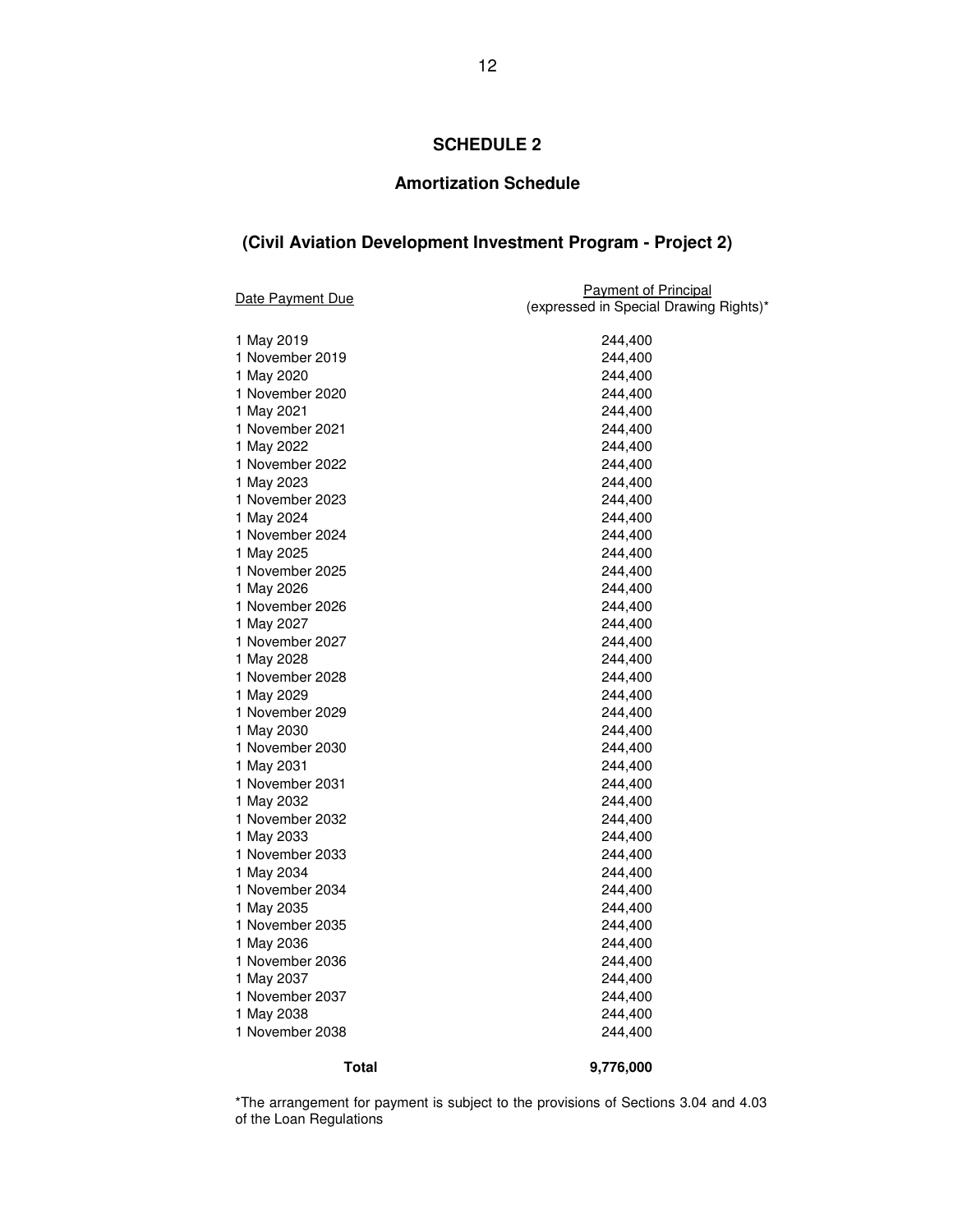# **Allocation and Withdrawal of Loan Proceeds**

## General

1. The table attached to this Schedule sets forth the Categories of items of expenditure to be financed out of the proceeds of the Loan and the allocation of the Loan proceeds to each such Category ("Table"). (Reference to "Category" in this Schedule is to a Category or Subcategory of the Table.)

## Basis for Withdrawal from the Loan Account

2. Except as ADB may otherwise agree, the proceeds of the Loan shall be disbursed on the basis of the withdrawal percentage for each item of expenditure set forth in the Table.

### Interest Charge

3. The amount allocated to Category 5 is for financing the interest charges on the Loan during the implementation period of the Project.

## **Reallocation**

4. Notwithstanding the allocation of Loan proceeds and the withdrawal percentages set forth in the Table,

 (a) if the amount of the Loan allocated to any Category appears to be insufficient to finance all agreed expenditures in that Category, ADB may, by notice to the Borrower, (i) reallocate to such Category, to the extent required to meet the estimated shortfall, amounts of the Loan which have been allocated to another Category but, in the opinion of ADB, are not needed to meet other expenditures, and (ii) if such reallocation cannot fully meet the estimated shortfall, reduce the withdrawal percentage applicable to such expenditures in order that further withdrawals under such Category may continue until all expenditures thereunder shall have been made; and

 (b) if the amount of the Loan allocated to any Category appears to exceed all agreed expenditures in that Category, ADB may, by notice to the Borrower, reallocate such excess amount to any other Category.

### Disbursement Procedures

5. Except as ADB may otherwise agree, the Loan proceeds shall be disbursed in accordance with the Loan Disbursement Handbook.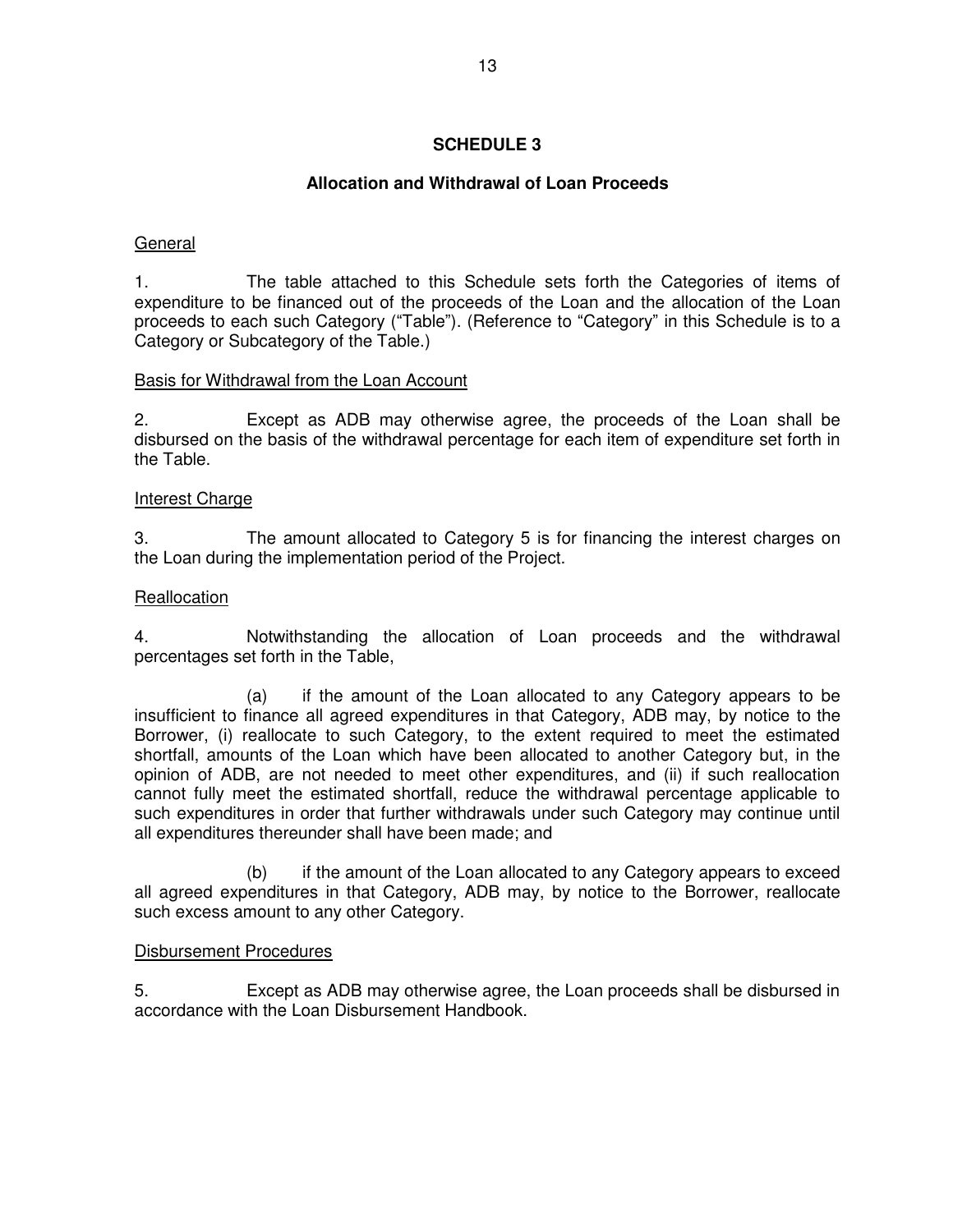# **TABLE**

| ALLOCATION AND WITHDRAWAL OF LOAN PROCEEDS<br>(Civil Aviation Development Investment Program - Project 2) |                                               |                                                                                                      |         |                                                      |  |
|-----------------------------------------------------------------------------------------------------------|-----------------------------------------------|------------------------------------------------------------------------------------------------------|---------|------------------------------------------------------|--|
| <b>Number</b>                                                                                             | Item                                          | <b>Total Amount Allocated for</b><br><b>ADB Financing</b><br>(SDR)<br><b>Subcategory</b><br>Category |         | <b>Basis for Withdrawal from</b><br>the Loan Account |  |
|                                                                                                           |                                               |                                                                                                      |         |                                                      |  |
|                                                                                                           | <b>Works</b>                                  | 5,448,000                                                                                            |         | 9% of total expenditure claimed                      |  |
| $\overline{c}$                                                                                            | Mechanical and<br>Equipment                   | 1,968,000                                                                                            |         | 9% of total expenditure claimed                      |  |
| 3                                                                                                         | <b>Consulting Services</b>                    | 579,000                                                                                              |         |                                                      |  |
| 3A                                                                                                        | <b>Project Management</b>                     |                                                                                                      | 362,000 | 9% of total expenditure claimed                      |  |
| 3B                                                                                                        | <b>Capacity Development</b>                   |                                                                                                      | 217,000 | 9% of total expenditure claimed                      |  |
| 4                                                                                                         | <b>Equipment Operation and</b><br>Maintenance | 278,000                                                                                              |         | 9% of total expenditure claimed                      |  |
| 5                                                                                                         | Interest Charges                              | 408,000                                                                                              |         | 100% of total amount due                             |  |
| 6                                                                                                         | Unallocated                                   | 1,095,000                                                                                            |         |                                                      |  |
|                                                                                                           | Total                                         | 9,776,000                                                                                            |         |                                                      |  |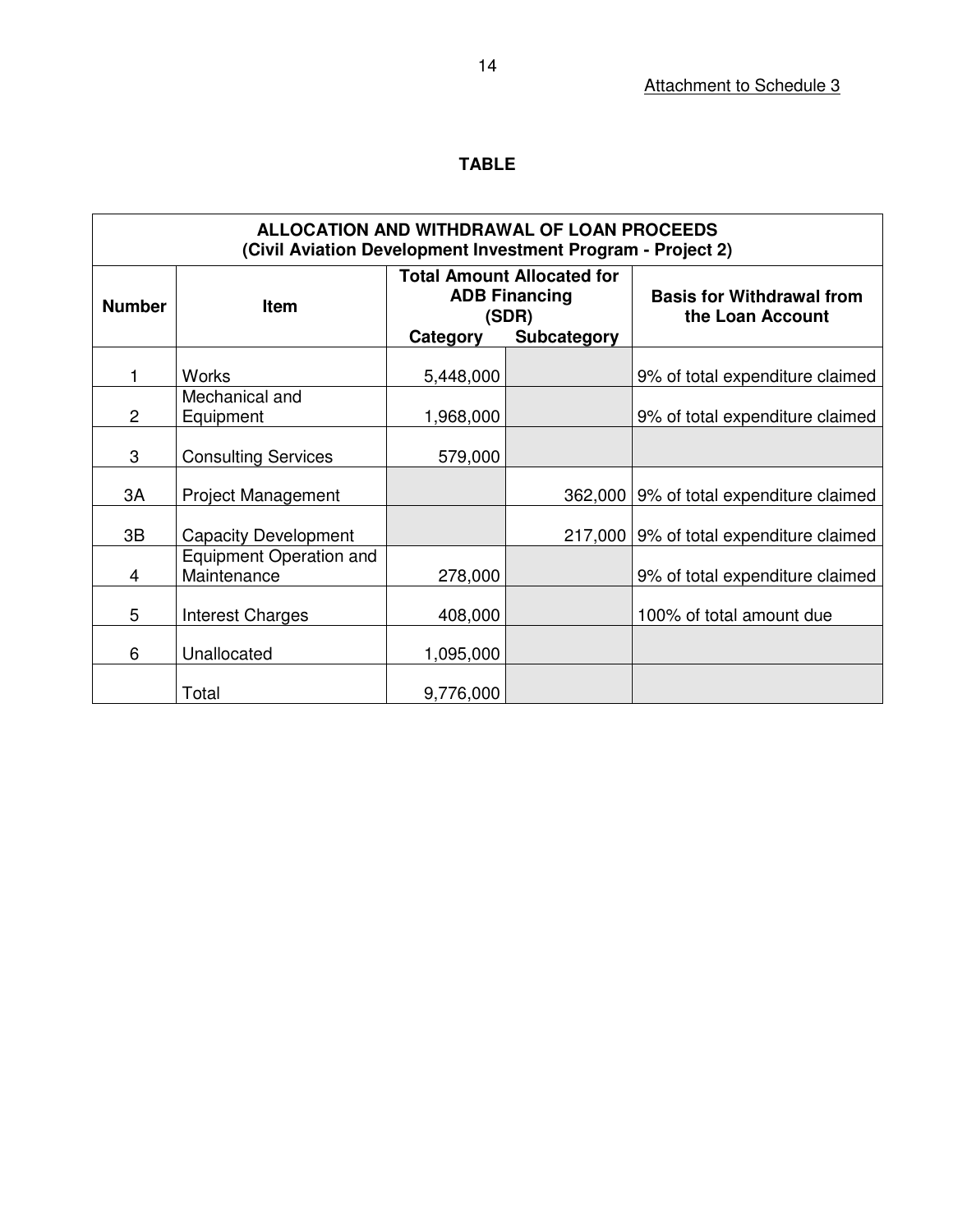# **Procurement of Goods, Works and Consulting Services**

# General

1. The procurement of Goods, Works and Consulting Services shall be subject to and governed by the Procurement Guidelines, and the Consulting Guidelines, respectively.

2. All terms used in this Schedule and not otherwise defined in this Loan Agreement have the meanings provided in the Procurement Guidelines and/or the Consulting Guidelines, as applicable.

## Goods and Works

3. Except as ADB may otherwise agree, Goods and Works shall only be procured on the basis of the methods of procurement set forth below:

- (a) International Competitive Bidding;
- (b) National Competitive Bidding; and
- (c) Shopping.

4. The methods of procurement are subject to, among other things, the detailed arrangements and threshold values set forth in the Procurement Plan. The Borrower may only modify the methods of procurement or threshold values with the prior agreement of ADB, and modifications must be set out in updates to the Procurement Plan.

## Domestic Preference

5. The Borrower may grant a margin of preference in the evaluation of bids under international competitive bidding in accordance with paragraphs 2.55(a) and 2.56 of the Procurement Guidelines for domestically manufactured Goods and paragraphs 2.55(b) and 2.56 of the Procurement Guidelines for domestic Works.

## National Competitive Bidding

6. The Borrower and ADB shall ensure that, prior to the commencement of any procurement activity under national competitive bidding, the Borrower's national competitive bidding procedures are consistent with the Procurement Guidelines. Any modifications or clarifications to such procedures agreed between the Borrower and ADB shall be set out in the Procurement Plan. Any subsequent change to the agreed modifications and clarifications shall become effective only after approval of such change by the Borrower and ADB.

### Conditions for Award of Contract

7. The Borrower and NAC shall not award any Works contract which involves environmental impacts until NAC has:

> (a) Obtained the final approval of the IEE from the appropriate environmental authority of the Borrower; and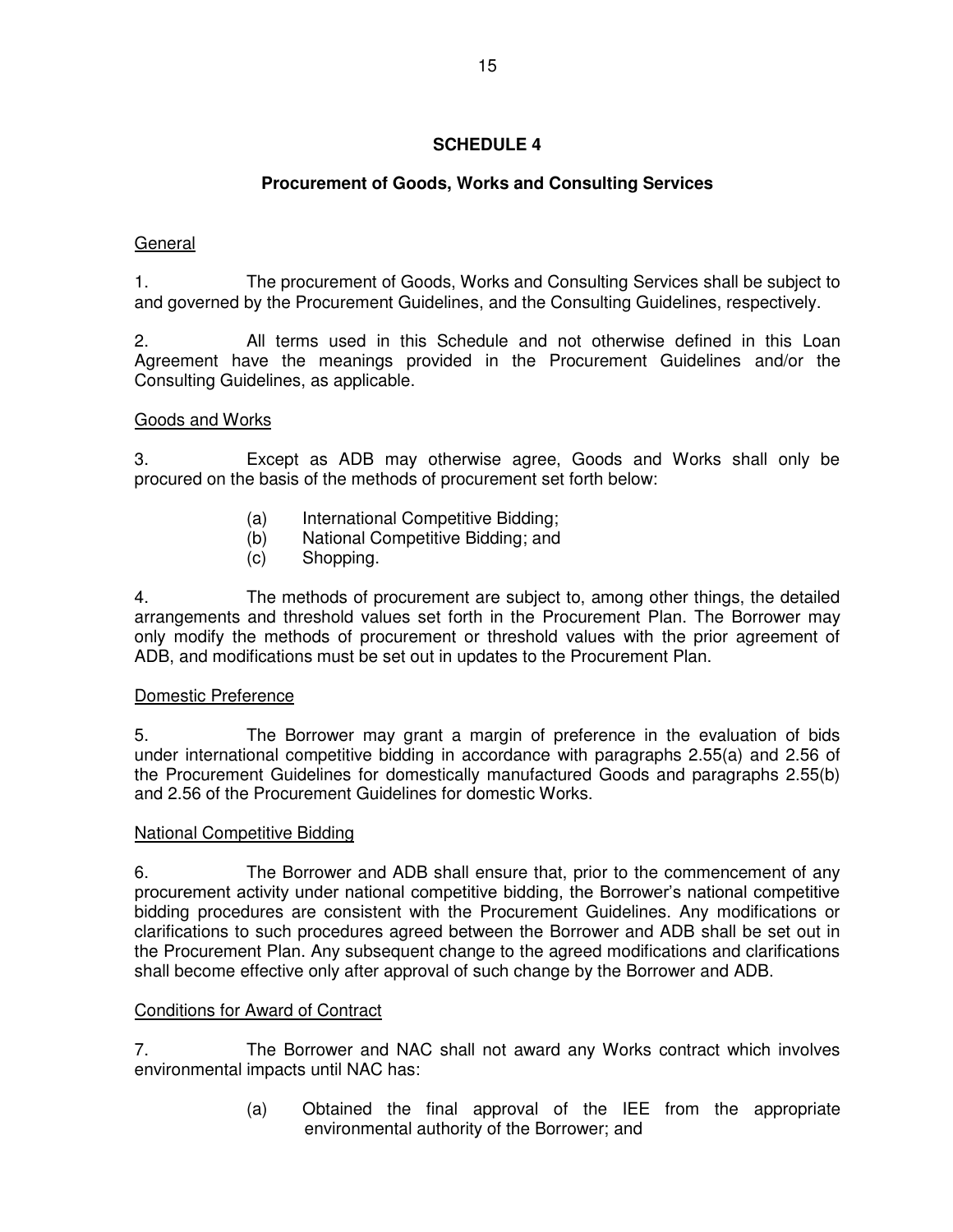(b) Incorporated the relevant provisions from the EMP into the Works contract.

8. The Borrower and NAC shall not award any Works contract which involves involuntary resettlement impacts for a Subproject until the Borrower has prepared and submitted to ADB the final RP for the such Subproject based on the Subproject's detailed design, and obtained ADB's clearance of such RP.

9. The Borrower and NAC shall not award any Works contract which involves impacts on indigenous peoples until the Borrower has prepared and submitted to ADB the final IPP, if applicable, and obtained ADB's clearance of such IPP.

## Consulting Services

10. Except as ADB may otherwise agree, the Borrower shall cause NAC to apply quality- and cost-based selection for selecting and engaging Consulting Services.

11. The Borrower shall recruit, or cause NAC to recruit, individual consultants in accordance with the Procurement Plan and procedures acceptable to ADB for recruiting individual consultants.

## Industrial or Intellectual Property Rights

12. (a) The Borrower shall ensure, or cause NAC to ensure, that all Goods and Works procured (including without limitation all computer hardware, software and systems, whether separately procured or incorporated within other goods and services procured) do not violate or infringe any industrial property or intellectual property right or claim of any third party.

(b) The Borrower shall ensure, or cause NAC to ensure, that all contracts for the procurement of Goods and Works contain appropriate representations, warranties and, if appropriate, indemnities from the contractor or supplier with respect to the matters referred to in subparagraph (a) of this paragraph.

13. The Borrower shall ensure or cause NAC to ensure that all ADB-financed contracts with consultants contain appropriate representations, warranties and, if appropriate, indemnities from the consultants to ensure that the Consulting Services provided do not violate or infringe any industrial property or intellectual property right or claim of any third party.

### ADB's Review of Procurement Decisions

14. Contracts procured under international competitive bidding procedures and contracts for Consulting Services shall be subject to prior review by ADB, unless otherwise agreed between the Borrower and ADB and set forth in the Procurement Plan.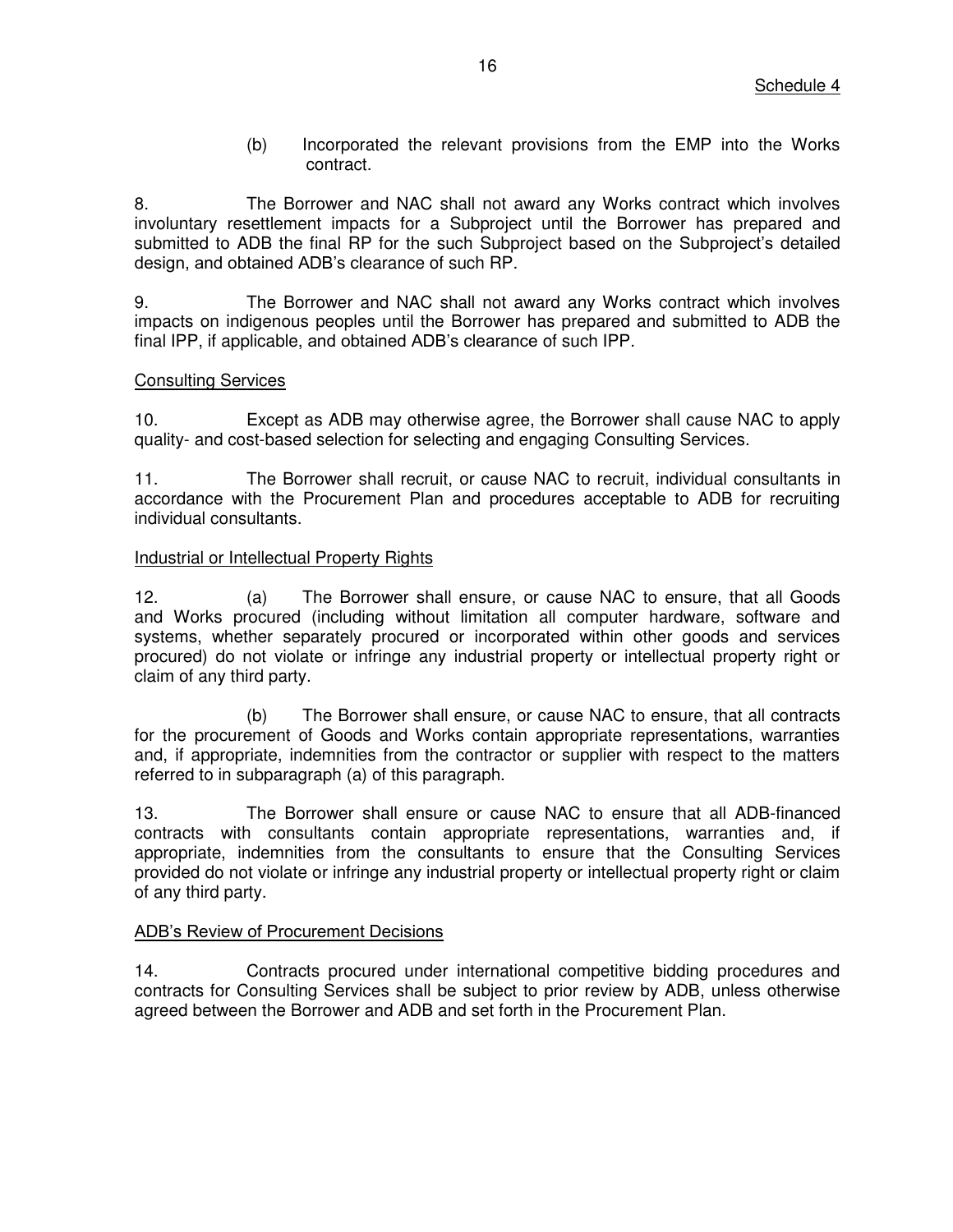# **Execution of Project; Financial Matters**

## Implementation Arrangements

1. The Borrower shall ensure, and cause NAC to ensure, that the Project is implemented in accordance with the detailed arrangements set forth in the FAM. Any subsequent change to the FAM shall become effective only after approval of such change by the Borrower and ADB. In the event of any discrepancy between the FAM and this Loan Agreement, the provisions of this Loan Agreement shall prevail.

2. The Borrower is fully committed to the Investment Program and the Project, and shall ensure that NAC, all its ministries, agencies and divisions involved in the implementation of the Project, including PNGASL and CASAPNG, (a) give their full cooperation to ensure smooth implementation of the Project, and (b) carry out their respective roles and responsibilities, and fulfill their obligations, in accordance with the FAM.

3. The Borrower shall cause NAC: (a) to take all action within its powers to maintain its corporate existence, to carry on its operations, and to acquire, maintain and renew all rights, properties, powers, privileges and franchises, which are necessary in the carrying out of the Project or in the conduct of its business, and (b) to advise ADB of any changes in relevant operational policies or programs that may materially or adversely affect the financial viability of any part of the Project.

### Loan Proceeds; Counterpart Support

4. The Borrower shall make available the Loan proceeds to NAC under appropriate arrangements acceptable to ADB. The Borrower shall also provide, through budgetary allocations or other means, all counterpart funds, land and facilities required for timely and effective implementation of the Project, including without limitation, any funds required: (a) to meet any shortfall between cost and revenues for the operation and maintenance of the facilities created or rehabilitated under the Project, (b) to mitigate any unforeseen environmental and social impacts, and (c) to meet additional costs arising from design changes, price escalation in construction costs and/or unforeseen circumstances. The Borrower shall ensure, or cause NAC to ensure, that the resources thus required are made available on an annual basis for each fiscal year.

### Subproject Selection Criteria

5. The Borrower shall ensure, and cause NAC to ensure, that all Subprojects are selected in accordance with the selection criteria stipulated in Schedule 4 of the FFA.

6. The Borrower shall ensure, and cause NAC to ensure, that all documents forming the basis for the screening, selection and processing of Subprojects are made available to ADB upon request and are kept for such purposes for a minimum of 5 years from the date of the Project completion.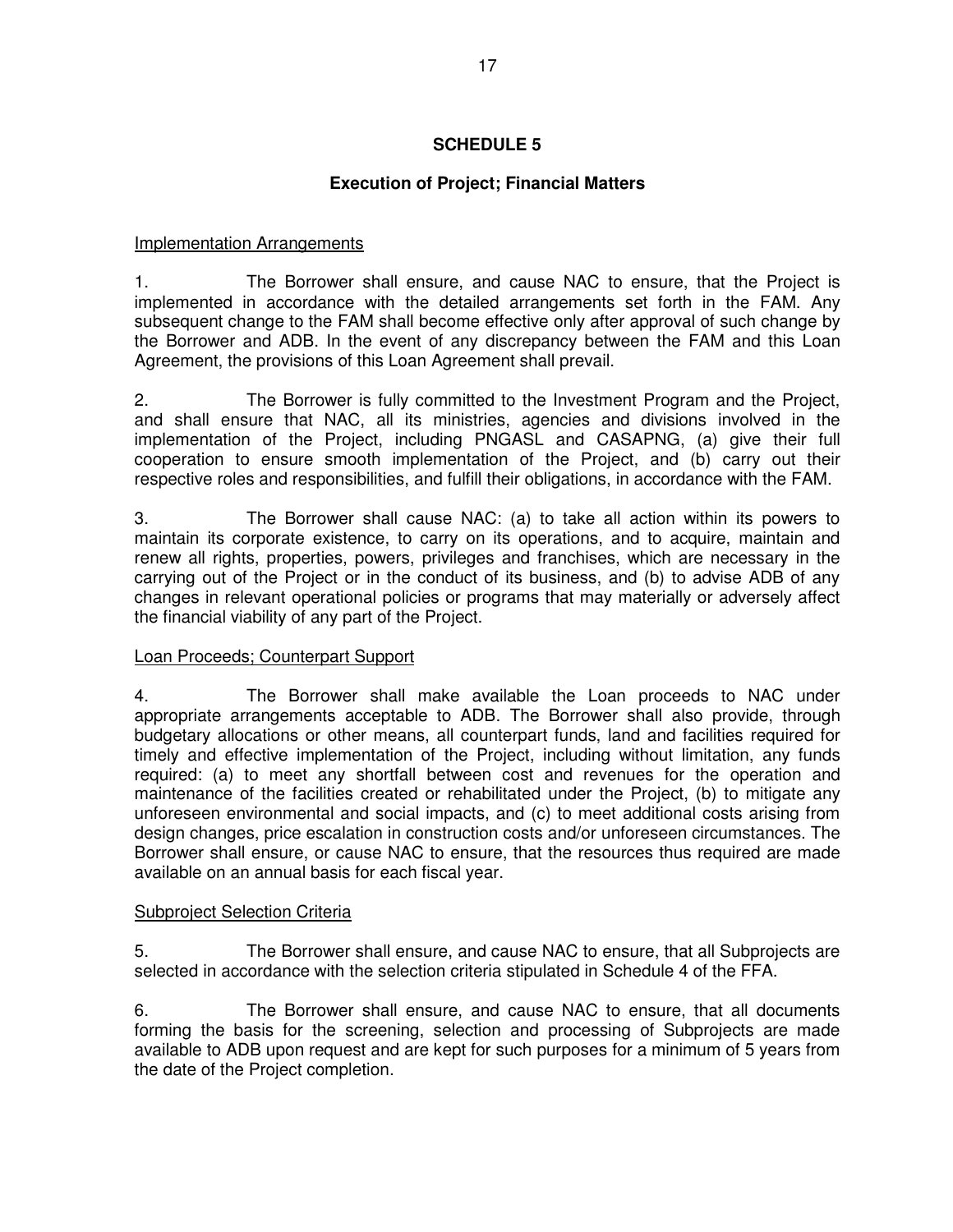# **Environment**

7. The Borrower shall ensure, or cause NAC to ensure, that the preparation, design, construction, implementation, operation and decommissioning of each Subproject and all Project facilities comply with: (a) all applicable laws and regulations of Borrower relating to environment, health and safety; (b) the Environmental Safeguards; (c) the EARF; and (d) all measures and requirements set forth in the IEEs, the EMP, and any corrective or preventative actions set forth in a Safeguards Monitoring Report.

## Involuntary Resettlement

8. The Borrower shall ensure, or cause NAC to ensure, that all land and all rights-of-way required for a Subproject, and all Project facilities, are made available to the Works contractor in accordance with the schedule agreed under the related Works contract and any land acquisition and resettlement activities are implemented in compliance with: (a) all applicable laws and regulations of the Borrower relating to land acquisition and involuntary resettlement; (b) the Involuntary Resettlement Safeguards; (c) the RF; and (d) all measures and requirements set forth in any RP, and any corrective or preventative actions set forth in the Safeguards Monitoring Report. The Borrower shall finance all land acquisition and resettlement costs from its resources.

9. Without limiting the application of the Involuntary Resettlement Safeguards or the RP, if applicable, the Borrower shall ensure, or cause NAC to ensure, that no physical or economic displacement takes place in connection with any Subproject until:

- (a) compensation and other entitlements, as relevant, have been provided to affected people in accordance with the RP; and
- (b) a comprehensive income and livelihood restoration program has been established in accordance with the RP.

## Indigenous Peoples

10. The Borrower shall ensure or cause NAC to ensure that the Project does not have any indigenous peoples impacts within the meaning of the Safeguard Policy Statement. In the event that the Project does have any such impact, the Borrower shall ensure, or cause NAC to ensure, that the preparation, design, construction, implementation and operation of the Project and all Project facilities comply with: (a) all applicable laws and regulations of the Borrower relating to indigenous peoples; and (b) the Indigenous Peoples Safeguards. If there is any discrepancy between the SPS and the Borrower's laws and regulations, the SPS shall prevail.

## Human and Financial Resources to Implement Safeguard Requirements

11. The Borrower shall make available, or cause NAC to make available, necessary budgetary and human resources to fully implement the EMP, the RP and any IPP.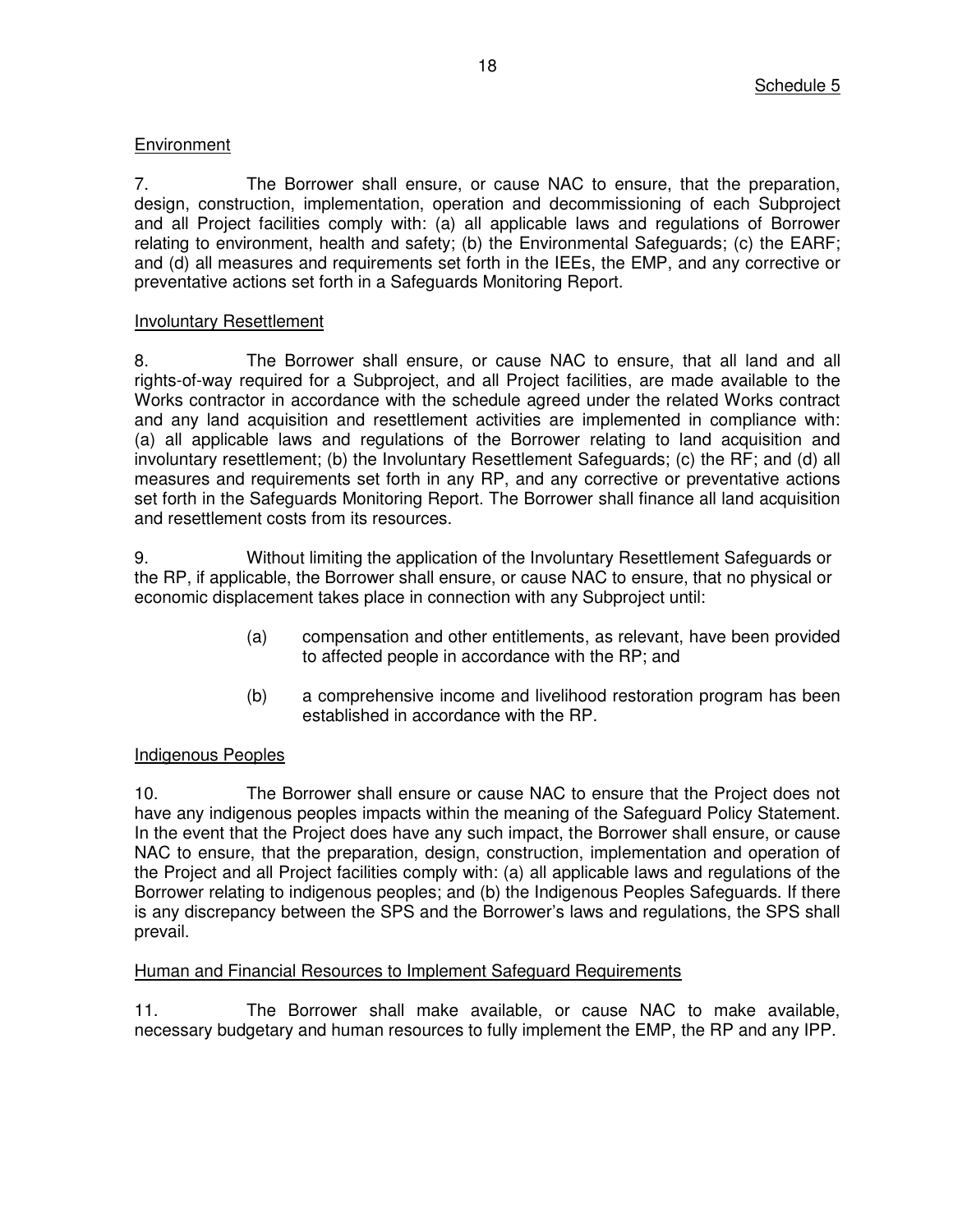### Safeguards – Related Provisions in Bidding Documents and Works Contracts

12. The Borrower shall ensure, or cause NAC to ensure, that all bidding documents and contracts for Works contain provisions that require contractors to:

- (a) comply with the measures relevant to the contractor set forth in the IEEs, the EMP, the RP if applicable, and any corrective or preventative actions set forth in a Safeguards Monitoring Report;
- (b) make available a budget for all such environmental and social measures;
- (c) provide the Borrower and NAC with a written notice of any unanticipated environmental, resettlement or indigenous peoples risks or impacts that arise during construction, implementation or operation of the Project that were not considered in the IEEs, the EMP, any RP;
- (d) adequately record the condition of roads, agricultural land and other infrastructure prior to starting to transport materials and construction; and
- (e) reinstate pathways, other local infrastructure, and agricultural land to at least their pre-project condition upon the completion of construction.

### Safeguards Monitoring and Reporting

- 13. The Borrower shall do the following or cause NAC to do the following:
	- (a) submit quarterly Safeguards Monitoring Reports to ADB and disclose relevant information from such reports to affected persons promptly upon submission*;*
	- (b) if any unanticipated environmental and/or social risks and impacts arise during construction, implementation or operation of the Project that were not considered in the IEEs, the EMP, or any RP, promptly inform ADB of the occurrence of such risks or impacts, with detailed description of the event and proposed corrective action plan; and
	- (c) report any actual or potential breach of compliance with the measures and requirements set forth in the EMP, or any RP promptly after becoming aware of the breach.

### Prohibited List of Investments

14. The Borrower and NAC shall ensure that no proceeds of the Loan are used to finance any activity included in the list of prohibited investment activities provided in Appendix 5 of the SPS.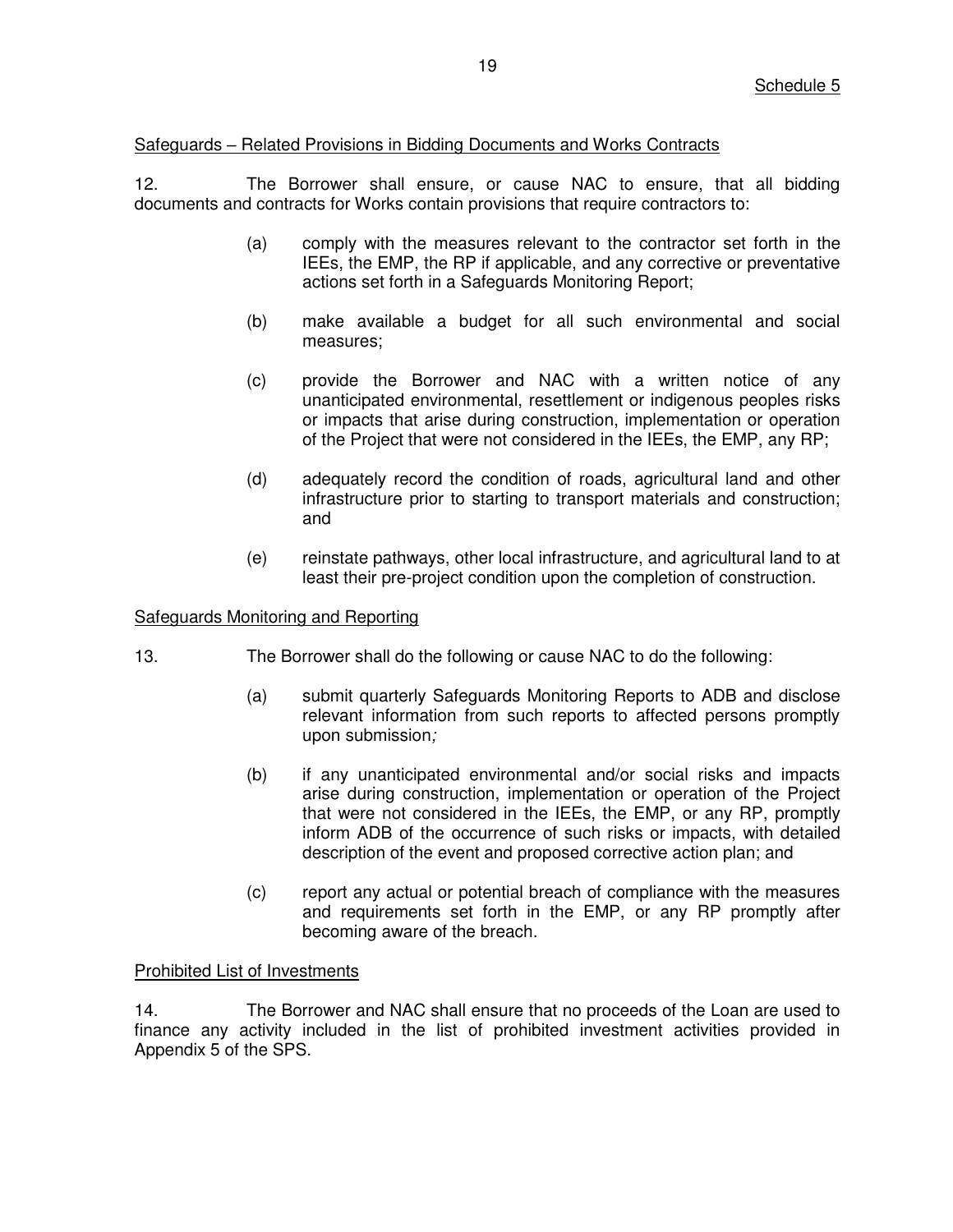## Gender Action Plan

15. The Borrower shall ensure, or cause NAC to ensure, that the GAP is adopted and implemented in a timely manner, and that adequate resources are allocated for this purpose. In particular, the Borrower and NAC shall ensure that the targets stated in the GAP will be achieved. NAC shall conduct training on GAP implementation for all staff involved in the Project. NAC shall ensure that the implementation of the GAP will be closely monitored, and the progress shall be reported to ADB.

## Labor Standards

16. The Borrower shall ensure, or cause NAC to ensure, that the contractors engaged under the Project, comply with all applicable labor, health, and safety laws and regulations of the Borrower and, in particular, (a) do not employ child labor for construction and maintenance activities, and (b) provide appropriate facilities (latrines, etc.) for workers at construction sites. NAC shall require contractors not to differentiate wages between men and women for work of equal value. NAC shall ensure that specific clauses shall be included in bidding documents to ensure adherence to these provisions, and that compliance shall be strictly monitored during Project implementation.

# Health

17. The Borrower shall ensure, or cause NAC to ensure, that the Works contractors will disseminate information on the risk of transmission of sexually- transmitted diseases, including HIV/AIDS, in health and safety programs to all construction workers employed under the Project. Specific provisions to this effect shall be included in bidding documents and Works contracts, and compliance shall be monitored by NAC and reported to ADB.

## **Security and Safety**

18. The Borrower shall cause NAC to regularly monitor and evaluate security and safety controls at all Project facilities, and to share such information through periodic briefings with Works contractors and providers of Consulting Services. Such Works contractors and providers of Consulting Services shall be required to prepare and submit to NAC a security and emergency evacuation plan prior to commencement of the Works or Consulting Services.

19. The Borrower shall cause NAC to provide airport safety awareness activities for the public with a view to changing behavior and perceptions regarding airport safety, including a media campaign and dissemination of relevant information.

## Grievance Redress Mechanism

20. The Borrower shall establish and maintain, or cause NAC to establish and maintain, a grievance redress mechanism acceptable to ADB with representation from all Project stakeholders for the purpose of addressing any grievances arising out the Project, including those from affected peoples concerning land acquisition, environment and any other social issues in a timely manner.